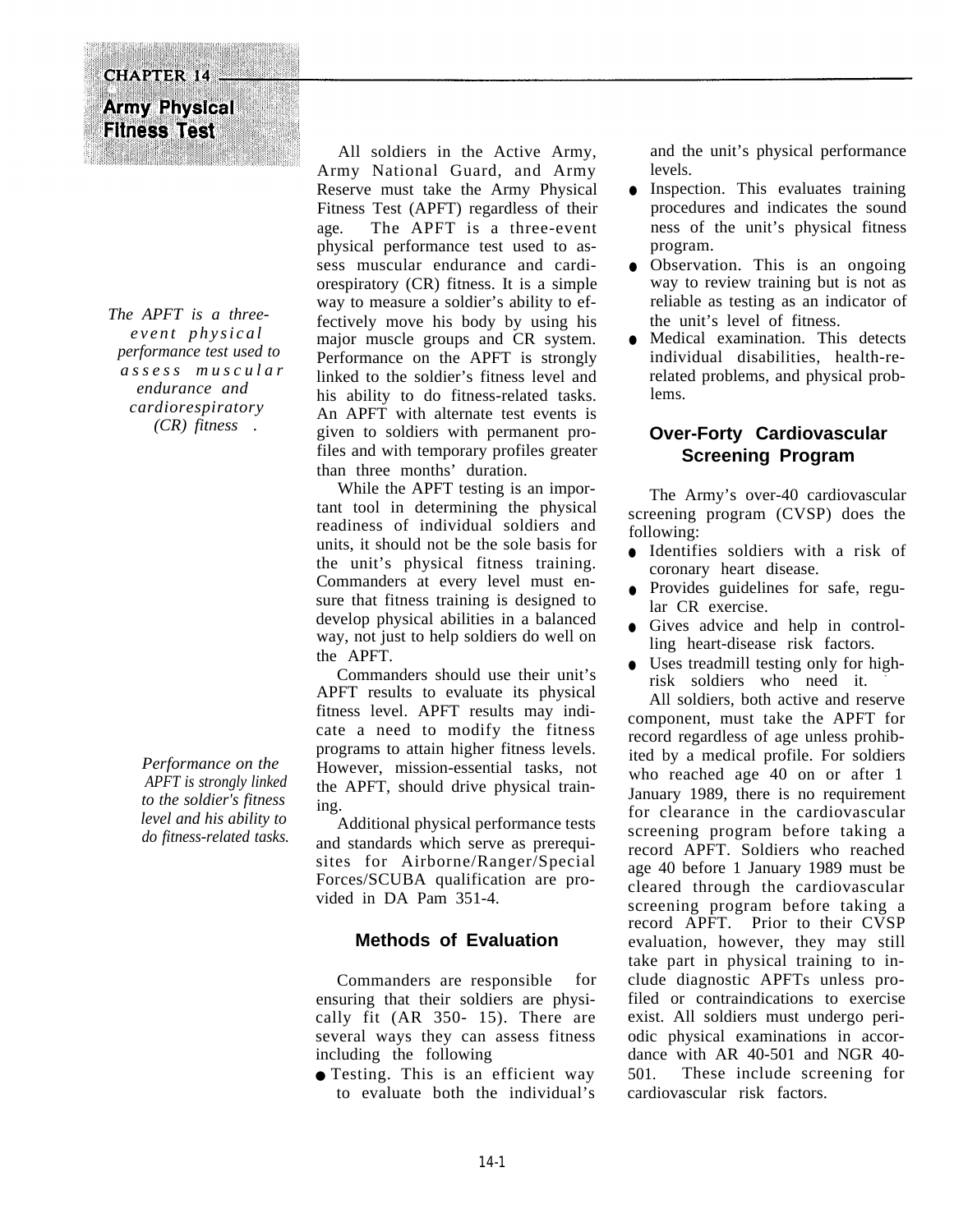# **Overview**

As stated, APFT events assess muscular endurance and CR fitness. The lowest passing APFT standards reflect the minimum acceptable fitness level for all soldiers, regardless of MOS or component. When applied to a com mand, APFT results show a unit's overall level of physical fitness. However, they are not all-inclusive, overall measures of physical-combat readiness. To assess this, other physical capabilities must be measured. The APFT does, however, give a commander a sound measurement of the general fitness level of his unit.

Service schools, agencies, and units may set performance goals which are above the minimum APFT standards in accordance with their missions (AR 350- 15). Individual soldiers are also encouraged to set for themselves a series of successively higher APFT performance goals. They should always strive to improve themselves physically and never be content with meeting minimum standards. Competition on the APFT among soldiers or units can also be used to motivate them to improve their fitness levels.

Testing is not a substitute for a regular, balanced exercise program. Diagnostic testing is important in monitoring training progress but, when done too often, may decrease motivation and waste training time.

The test period is defined as *the* period of time which elapses from starting to finishing the three events. It must not take more than two hours. Soldiers must do all three events in the same test period.

# **Test Administration**

The APFT must be administered properly and to standard in order to accurately evaluate a soldier's physical fitness and to be fair to all soldiers. (Test results are used for personnel actions.)

Individual soldiers are not authorized to administer the APFT to themselves for the purpose of satisfying a unit's diagnostic or record APFT requirement.

# **REQUIRED EQUIPMENT**

The OIC or NCOIC at the test site must have a copy of FM 21-20 on hand. The supervisor of each event must have the event instructions and<br>standards. Scorers should have a Scorers should have a clipboard and an ink pen to record the results on the soldiers' scorecards.

Two stopwatches are needed. They must be able to measure time in both minutes and seconds.

Runners must wear numbers or some other form of identification for the 2-mile run. The numbers may be stenciled or pinned onto pullover vests or sleeveless, mesh pullovers or attached to the runners themselves.

Soldiers should wear clothing that is appropriate for PT such as shorts, Tshirts, socks, and running shoes (not tennis shoes). They should not wear basketball shoes or other types of court shoes. BDUs may be worn but may be a hindrance on some events.

Anything that gives a soldier an unfair advantage is not permitted during the APFT. Wearing devices such as weight belts or elastic bandages may or may not provide an advantage. However, for standardization, such additional equipment is not authorized unless prescribed by medical personnel. The only exception is gloves. They may be worn in cold weather when approved by the local commander.

Each soldier needs a DA Form 705, Army Physical Fitness Test Scorecard. The soldier fills in his name, social security number, grade, age, and sex.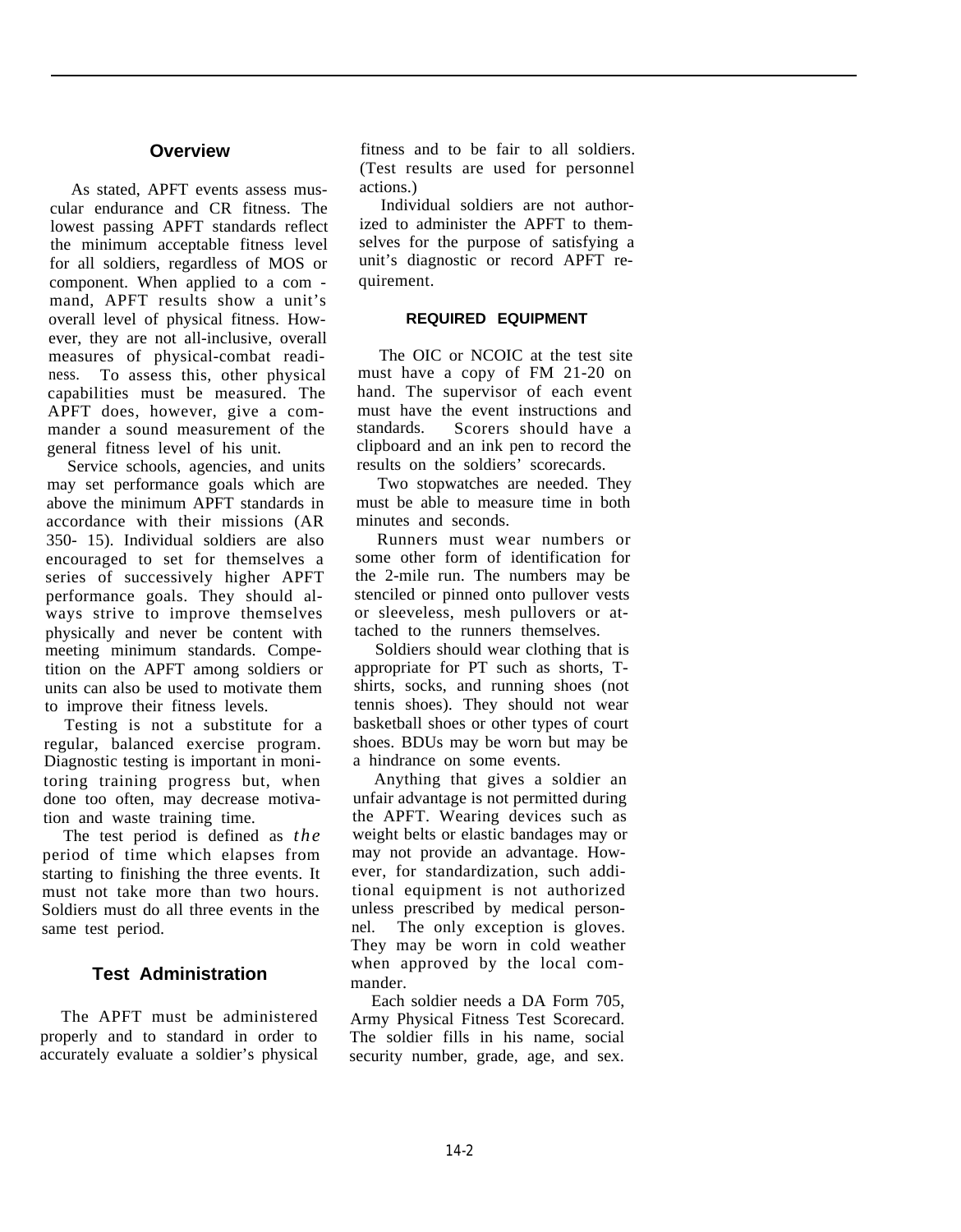(See Figure 14- 1.) The unit will com-<br>pertinent information in the comment<br>plete the height and weight data.<br>block. After the entire APFT has been

a soldier fails an event or finds it the scoring standards on the back difficult to perform, the scorer should the scorecards. (See Figure 14-1.) difficult to perform, the scorer should write down the reasons and other

ete the height and weight data.<br>
block. After the entire APFT has been<br>
Scorers record the raw score for completed, the event scorer will con-Scorers record the raw score for completed, the event scorer will con-<br>each event and initial the results. If vert raw scores to point scores using vert raw scores to point scores using<br>the scoring standards on the back of

|                   |                                                                                                                                      |                 | <b>Army Physical Fitness Test Scorecard</b><br>For use of this form, see FM 21-20, the proponent is TRADOC. |                 |                 | Title DA Form 705<br>Authority 10 USC 301 2(g)<br>Principal purpose, record of individual imandatory -- individuals not providing infor-<br>scores on physical fitness events |                                   |                 | Data Required by the Privacy Act of 1974<br>Mandatory or voluntary disclosure and effect<br>on individual not providing information.<br>mation cannot be rated. scored |                   |                 |
|-------------------|--------------------------------------------------------------------------------------------------------------------------------------|-----------------|-------------------------------------------------------------------------------------------------------------|-----------------|-----------------|-------------------------------------------------------------------------------------------------------------------------------------------------------------------------------|-----------------------------------|-----------------|------------------------------------------------------------------------------------------------------------------------------------------------------------------------|-------------------|-----------------|
| Print Name (Last, |                                                                                                                                      | First.          | Middle Initial)                                                                                             |                 |                 |                                                                                                                                                                               | Social Security Number            |                 |                                                                                                                                                                        |                   | Sex             |
|                   | <b>Test Five</b>                                                                                                                     |                 |                                                                                                             | <b>Test Six</b> |                 |                                                                                                                                                                               | <b>Test Seven</b>                 |                 |                                                                                                                                                                        | <b>Test Eight</b> |                 |
| Date              | Grade                                                                                                                                | Age             | Date                                                                                                        | Grade           | Age             | Date                                                                                                                                                                          | Grade                             | Age             | Date                                                                                                                                                                   | Grade             | Age             |
| Height            | Weight                                                                                                                               | Go<br>No Go     | Height                                                                                                      | Weight          | Go<br>No Go     | Height                                                                                                                                                                        | Weight                            | Go<br>No Go     | Height                                                                                                                                                                 | Weight            | Go<br>No Go     |
| Unit              | Weather<br>Temp                                                                                                                      |                 | Unit                                                                                                        | Temp            | Weather         | Unit                                                                                                                                                                          | Weather<br>Temp                   |                 | Unit                                                                                                                                                                   | Weather<br>Temp   |                 |
| PU Raw Score      | Initials                                                                                                                             | Points          | PU Raw Score                                                                                                | Initials        | Points          |                                                                                                                                                                               | PU Raw Score   Initiale           | Points          | PU Raw Score   Initials                                                                                                                                                |                   | Points          |
| SU Raw Score      | Initials                                                                                                                             | Points          | SU Raw Score                                                                                                | Initials        | Points          |                                                                                                                                                                               | Initi                             | Points          | SU Raw Score   Initials                                                                                                                                                |                   | Points          |
| 2M Raw Score      | Initials                                                                                                                             | Points          | 2M Raw Score                                                                                                |                 |                 | <b>Raw Score</b>                                                                                                                                                              | Initials                          | Points          | 2M Raw Score Initials                                                                                                                                                  |                   | Points          |
| Alternate Event   |                                                                                                                                      | Total<br>Points | Alternate Event                                                                                             |                 | Total<br>Points | Alternate Event                                                                                                                                                               |                                   | Total<br>Points | Alternate Event                                                                                                                                                        |                   | Total<br>Points |
|                   | . Go∠No Go                                                                                                                           |                 | $Time$ <sub>___</sub>                                                                                       | _ Go No Go      |                 | Time _________ Go/No Go                                                                                                                                                       |                                   |                 |                                                                                                                                                                        |                   |                 |
|                   | APFT OIC NCOIC Signature and Rank                                                                                                    |                 | APFT OIC/NCOIC Signature and Rank                                                                           |                 |                 |                                                                                                                                                                               | APFT OIC/NCOIC Signature and Rank |                 | APFT OIC/NCOIC Signature and Rank                                                                                                                                      |                   |                 |
| Comments          |                                                                                                                                      |                 | Comments                                                                                                    |                 |                 | Comments                                                                                                                                                                      |                                   |                 | Comments                                                                                                                                                               |                   |                 |
| Legend:           | Special Instructions Use ink<br>$PU - Push-ups$<br>$SU - S$ it-ups<br>$2M - 2$ -mile run<br><b>APFT</b> - Army Physical Fitness Test |                 |                                                                                                             |                 |                 |                                                                                                                                                                               |                                   |                 |                                                                                                                                                                        |                   |                 |

**Figure 14-1**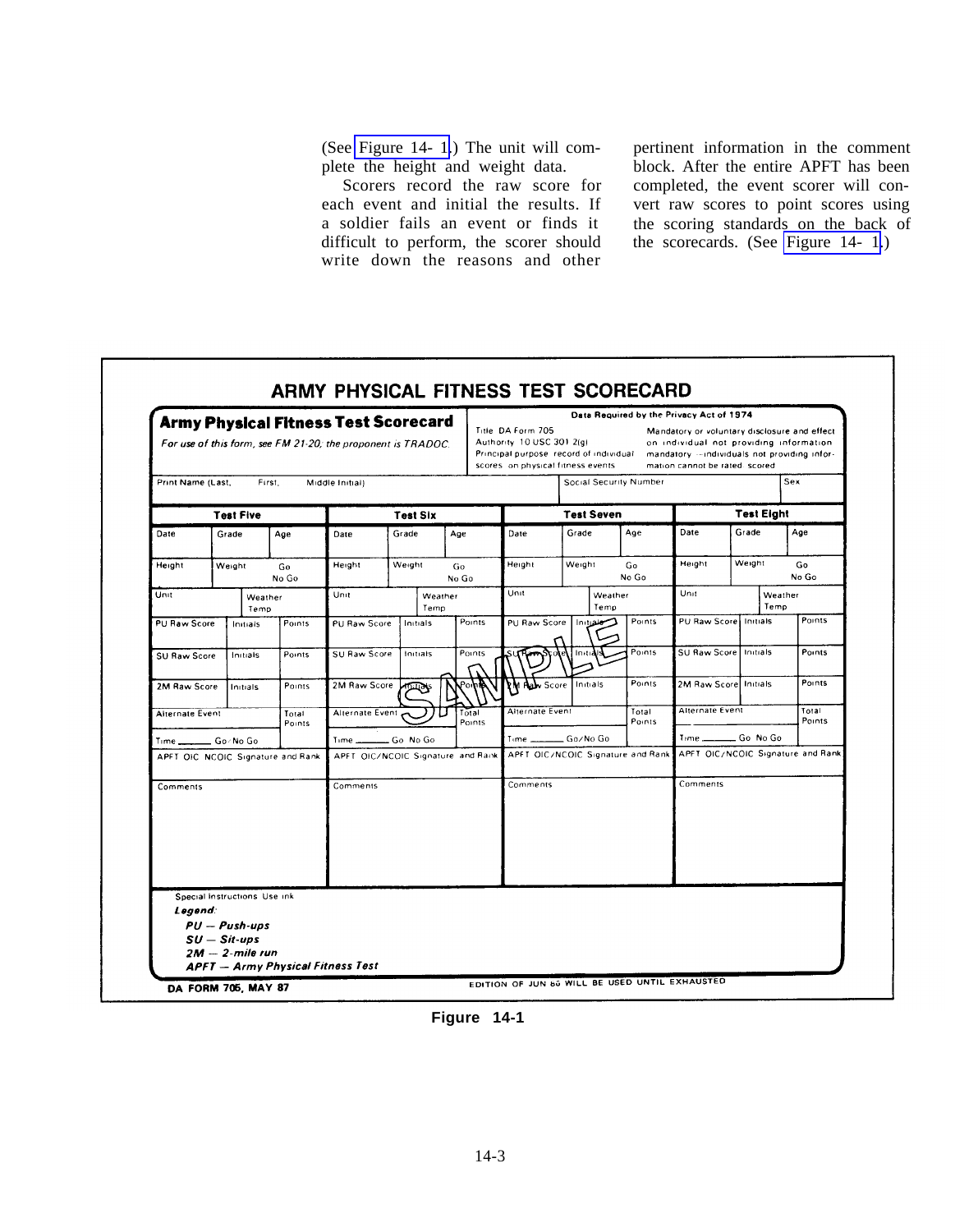|                                                                                                                                                                                                                                                                                                                                                                                                                                                                                                                                                                                                                                                                                                                                                                                                                                                                                                                                                                                                                                                                                                                                                                     |                                                                                                                                                                                                                                                                                                                                                                                                                                                                                                                                                                                                                                                                                                                                                 |                                                                                                                                                                                                                                                                                                                                                                                                                                                                                                                                                                                                                                                                                                                                     | MALE/FEMALE PUSH-UP                                                                                                                                                                                                                                                                                                                                                                                                                                                                                                                                                                                                                                                                                                                 |                                                                                                                                                                                                                                                                                                                                                                                                                                                                                                                                                                                                                                                                                                                       |                                                                                                                                                                                                                                                                                                                                                                                                                                                                                                                                                                                                                                                                                 |                                                                                                                                                                                                                                                                                                                                                                                                                                                                                                                                                                                                                             |                                                                                                                                                                                                                                                                                                                                                                                                                                                                                                                                                                                        |
|---------------------------------------------------------------------------------------------------------------------------------------------------------------------------------------------------------------------------------------------------------------------------------------------------------------------------------------------------------------------------------------------------------------------------------------------------------------------------------------------------------------------------------------------------------------------------------------------------------------------------------------------------------------------------------------------------------------------------------------------------------------------------------------------------------------------------------------------------------------------------------------------------------------------------------------------------------------------------------------------------------------------------------------------------------------------------------------------------------------------------------------------------------------------|-------------------------------------------------------------------------------------------------------------------------------------------------------------------------------------------------------------------------------------------------------------------------------------------------------------------------------------------------------------------------------------------------------------------------------------------------------------------------------------------------------------------------------------------------------------------------------------------------------------------------------------------------------------------------------------------------------------------------------------------------|-------------------------------------------------------------------------------------------------------------------------------------------------------------------------------------------------------------------------------------------------------------------------------------------------------------------------------------------------------------------------------------------------------------------------------------------------------------------------------------------------------------------------------------------------------------------------------------------------------------------------------------------------------------------------------------------------------------------------------------|-------------------------------------------------------------------------------------------------------------------------------------------------------------------------------------------------------------------------------------------------------------------------------------------------------------------------------------------------------------------------------------------------------------------------------------------------------------------------------------------------------------------------------------------------------------------------------------------------------------------------------------------------------------------------------------------------------------------------------------|-----------------------------------------------------------------------------------------------------------------------------------------------------------------------------------------------------------------------------------------------------------------------------------------------------------------------------------------------------------------------------------------------------------------------------------------------------------------------------------------------------------------------------------------------------------------------------------------------------------------------------------------------------------------------------------------------------------------------|---------------------------------------------------------------------------------------------------------------------------------------------------------------------------------------------------------------------------------------------------------------------------------------------------------------------------------------------------------------------------------------------------------------------------------------------------------------------------------------------------------------------------------------------------------------------------------------------------------------------------------------------------------------------------------|-----------------------------------------------------------------------------------------------------------------------------------------------------------------------------------------------------------------------------------------------------------------------------------------------------------------------------------------------------------------------------------------------------------------------------------------------------------------------------------------------------------------------------------------------------------------------------------------------------------------------------|----------------------------------------------------------------------------------------------------------------------------------------------------------------------------------------------------------------------------------------------------------------------------------------------------------------------------------------------------------------------------------------------------------------------------------------------------------------------------------------------------------------------------------------------------------------------------------------|
| <b>AGE</b><br>Repetitions<br>$17 - 21$<br>GROUP                                                                                                                                                                                                                                                                                                                                                                                                                                                                                                                                                                                                                                                                                                                                                                                                                                                                                                                                                                                                                                                                                                                     | 22-26                                                                                                                                                                                                                                                                                                                                                                                                                                                                                                                                                                                                                                                                                                                                           | 27-31                                                                                                                                                                                                                                                                                                                                                                                                                                                                                                                                                                                                                                                                                                                               | 32-36                                                                                                                                                                                                                                                                                                                                                                                                                                                                                                                                                                                                                                                                                                                               | $37 - 41$                                                                                                                                                                                                                                                                                                                                                                                                                                                                                                                                                                                                                                                                                                             | $42 - 46$                                                                                                                                                                                                                                                                                                                                                                                                                                                                                                                                                                                                                                                                       | 47-51                                                                                                                                                                                                                                                                                                                                                                                                                                                                                                                                                                                                                       | 52+                                                                                                                                                                                                                                                                                                                                                                                                                                                                                                                                                                                    |
| 100 20INTS<br>82<br>81<br>99<br>80<br>98<br>79<br>97<br>78<br>96<br>,,<br>95<br>76<br>94<br>75<br>93<br>74<br>92<br>73<br>91<br>72<br>90<br>$\overline{\phantom{a}}$<br>89<br>70<br>88<br>69<br>87<br>68<br>86<br>85<br>67                                                                                                                                                                                                                                                                                                                                                                                                                                                                                                                                                                                                                                                                                                                                                                                                                                                                                                                                          | 100<br>99<br>98<br>97<br>96<br>95<br>94<br>93<br>92<br>91<br>90<br>89<br>88<br>87                                                                                                                                                                                                                                                                                                                                                                                                                                                                                                                                                                                                                                                               | 100<br>99<br>98<br>97<br>96<br>95<br>94<br>93<br>92<br>91<br>90<br>89                                                                                                                                                                                                                                                                                                                                                                                                                                                                                                                                                                                                                                                               | 100<br>99<br>98<br>97<br>96<br>95<br>94                                                                                                                                                                                                                                                                                                                                                                                                                                                                                                                                                                                                                                                                                             | 100<br>99<br>98<br>97<br>96<br>95                                                                                                                                                                                                                                                                                                                                                                                                                                                                                                                                                                                                                                                                                     |                                                                                                                                                                                                                                                                                                                                                                                                                                                                                                                                                                                                                                                                                 | <b>INDICATES</b><br><b>FEMALE</b><br><b>STANDARDS</b>                                                                                                                                                                                                                                                                                                                                                                                                                                                                                                                                                                       |                                                                                                                                                                                                                                                                                                                                                                                                                                                                                                                                                                                        |
| 84<br>66<br>65<br>83<br>82<br>64<br>63<br>81<br>62<br>80<br>79<br>61<br>60<br>78<br>۷<br>59<br>77<br>76<br>100<br>58<br>57<br>75<br>99<br>74<br>98<br>56<br>73<br>97<br>55<br>54<br>72<br>96<br>71<br>95<br>53<br>52<br>70<br>94<br>69<br>93<br>51<br>50<br>68<br>92<br>49<br>67<br>91<br>48<br>66<br>90<br>47<br>65<br>89<br>88<br>46<br>64<br>45<br>63<br>87<br>44<br>62<br>86<br>43<br>61<br>85<br>42<br>60<br>84<br>59<br>41<br>83<br>40<br>58<br>82<br>57<br>81<br>39<br>56<br>80<br>38<br>79<br>37<br>55<br>54<br>78<br>36<br>77<br>53<br>35<br>76<br>52<br>34<br>51<br>75<br>33<br>74<br>32<br>50<br>49<br>73<br>31<br>48<br>30<br>72<br>29<br>47<br>11<br>70<br>46<br>28<br>27<br>45<br>69<br>44<br>68<br>26<br>43<br>67<br>25<br>24<br>42<br>66<br>41<br>65<br>23<br>22<br>40<br>64<br>39<br>63<br>21<br>20<br>38<br>62<br>37<br>61<br>19<br>36<br>60<br>18<br>17<br>34<br>58<br>32<br>56<br>16<br>15<br>30<br>54<br>28<br>14<br>52<br>13<br>26<br>50<br>12<br>24<br>48<br>11<br>22<br>44<br>10<br>20<br>40<br>18<br>36<br>9<br>8<br>16<br>32<br>14<br>28<br>7<br>6<br>12<br>24<br>10<br>20<br>5<br>8<br>4<br>16<br>6<br>3<br>12<br>$\mathbf{z}$<br>4<br>8 | 86<br>85<br>84<br>83<br>82<br>81<br>80<br>79<br>78<br>v<br>77<br>76<br>100<br>75<br>99<br>74<br>98<br>73<br>97<br>72<br>96<br>71<br>95<br>70<br>94<br>93<br>69<br>68<br>92<br>67<br>91<br>90<br>66<br>65<br>89<br>64<br>88<br>63<br>87<br>62<br>86<br>61<br>85<br>60<br>84<br>59<br>83<br>82<br>58<br>57<br>81<br>56<br>80<br>79<br>55<br>54<br>78<br>53<br>77<br>76<br>52<br>51<br>75<br>50<br>74<br>49<br>73<br>48<br>72<br>71<br>47<br>70<br>46<br>45<br>69<br>44<br>68<br>43<br>67<br>42<br>66<br>41<br>65<br>40<br>64<br>38<br>63<br>36<br>62<br>34<br>61<br>32<br>60<br>30<br>58<br>28<br>56<br>26<br>54<br>52<br>24<br>22<br>50<br>20<br>46<br>18<br>42<br>16<br>38<br>14<br>34<br>30<br>12<br>25<br>10<br>20<br>8<br>6<br>15<br>10<br>4 | 88<br>87<br>86<br>85<br>84<br>83<br>82<br>81<br>80<br>79<br>78<br>V<br>77<br>100<br>76<br>75<br>99<br>74<br>98<br>73<br>97<br>72<br>96<br>71<br>95<br>70<br>94<br>69<br>93<br>68<br>92<br>67<br>91<br>66<br>90<br>65<br>69<br>64<br>88<br>63<br>87<br>62<br>86<br>61<br>85<br>60<br>84<br>59<br>83<br>58<br>62<br>57<br>81<br>80<br>56<br>79<br>55<br>54<br>78<br>53<br>77<br>52<br>76<br>51<br>75<br>74<br>50<br>73<br>49<br>48<br>72<br>47<br>71<br>70<br>46<br>45<br>69<br>44<br>68<br>42<br>67<br>40<br>66<br>38<br>65<br>64<br>36<br>34<br>63<br>32<br>62<br>30<br>60<br>28<br>58<br>26<br>56<br>24<br>54<br>22<br>52<br>20<br>50<br>18<br>45<br>16<br>40<br>14<br>35<br>30<br>12<br>25<br>10<br>20<br>8<br>6<br>15<br>10<br>4 | 93<br>92<br>91<br>90<br>89<br>88<br>87<br>86<br>85<br>84<br>83<br>82<br>81<br>۷<br>60<br>79<br>100<br>78<br>99<br>77<br>98<br>76<br>97<br>75<br>96<br>74<br>95<br>73<br>94<br>72<br>93<br>71<br>92<br>70<br>91<br>69<br>90<br>68<br>89<br>67<br>88<br>87<br>66<br>65<br>86<br>64<br>85<br>63<br>84<br>62<br>83<br>82<br>61<br>60<br>81<br>59<br>80<br>58<br>79<br>57<br>78<br>56<br>77<br>55<br>76<br>54<br>75<br>53<br>74<br>73<br>52<br>72<br>51<br>50<br>71<br>48<br>70<br>46<br>69<br>44<br>68<br>42<br>67<br>40<br>66<br>38<br>65<br>36<br>64<br>34<br>62<br>32<br>60<br>30<br>58<br>28<br>56<br>26<br>54<br>24<br>52<br>22<br>so<br>20<br>45<br>18<br>40<br>35<br>16<br>30<br>14<br>24<br>$\mathbf{12}$<br>9<br>18<br>6<br>12 | 94<br>93<br>92<br>91<br>90<br>89<br>88<br>87<br>86<br>85<br>84<br>83<br>82<br>81<br>80<br>79<br>78<br>v<br>77<br>76<br>100<br>75<br>99<br>74<br>98<br>73<br>97<br>$\overline{12}$<br>96<br>71<br>95<br>70<br>94<br>69<br>93<br>68<br>92<br>67<br>91<br>66<br>90<br>65<br>89<br>64<br>88<br>63<br>87<br>62<br>86<br>61<br>85<br>60<br>84<br>59<br>83<br>58<br>82<br>57<br>81<br>56<br>80<br>55<br>79<br>54<br>78<br>53<br>77<br>52<br>76<br>51<br>75<br>50<br>74<br>73<br>48<br>46<br>72<br>44<br>71<br>42<br>70<br>40<br>68<br>38<br>66<br>36<br>64<br>34<br>62<br>32<br>60<br>30<br>58<br>28<br>56<br>26<br>54<br>24<br>52<br>22<br>50<br>20<br>44<br>18<br>38<br>15<br>32<br>12<br>26<br>$\pmb{9}$<br>20<br>6<br>14 | 100<br>99<br>98<br>97<br>96<br>95<br>94<br>93<br>92<br>91<br>90<br>89<br>88<br>87<br>86<br>85<br>84<br>63<br>82<br>81<br>٦<br>80<br>79<br>100<br>78<br>99<br>77<br>98<br>76<br>97<br>75<br>96<br>74<br>95<br>73<br>94<br>72<br>93<br>71<br>92<br>70<br>91<br>69<br>90<br>68<br>89<br>67<br>88<br>66<br>87<br>65<br>86<br>64<br>85<br>63<br>84<br>62<br>83<br>61<br>82<br>60<br>81<br>59<br>80<br>58<br>79<br>57<br>78<br>56<br>77<br>55<br>76<br>75<br>54<br>52<br>74<br>72<br>50<br>48<br>70<br>46<br>68<br>44<br>66<br>42<br>64<br>39<br>62<br>36<br>60<br>33<br>58<br>30<br>56<br>27<br>54<br>24<br>52<br>21<br>50<br>18<br>43<br>15<br>36<br>12<br>29<br>9<br>22<br>6<br>15 | 100<br>99<br>98<br>97<br>96<br>95<br>94<br>93<br>92<br>91<br>90<br>89<br>88<br>87<br>86<br>85<br>84<br>83<br>82<br>81<br>80<br>79<br>100<br>78<br>99<br>77<br>98<br>76<br>97<br>75<br>96<br>74<br>95<br>73<br>94<br>72<br>93<br>71<br>92<br>70<br>91<br>90<br>69<br>68<br>89<br>67<br>88<br>66<br>87<br>65<br>86<br>64<br>85<br>63<br>84<br>83<br>62<br>61<br>82<br>60<br>81<br>58<br>80<br>79<br>56<br>54<br>78<br>77<br>52<br>50<br>76<br>75<br>48<br>46<br>74<br>44<br>72<br>43<br>70<br>68<br>42<br>38<br>64<br>36<br>60<br>34<br>57<br>32<br>54<br>51<br>28<br>24<br>48<br>20<br>40<br>16<br>32<br>24<br>12<br>8<br>16 | 100<br>99<br>98<br>97<br>96<br>95<br>94<br>93<br>92<br>91<br>90<br>89<br>88<br>87<br>86<br>v<br>85<br>84<br>100<br>99<br>83<br>98<br>82<br>97<br>81<br>96<br>80<br>79<br>95<br>94<br>78<br>93<br>77<br>76<br>92<br>91<br>75<br>74<br>90<br>73<br>89<br>72<br>88<br>71<br>87<br>70<br>86<br>85<br>69<br>84<br>68<br>83<br>67<br>66<br>82<br>81<br>65<br>80<br>64<br>79<br>63<br>78<br>62<br>77<br>61<br>76<br>60<br>75<br>57<br>74<br>54<br>72<br>51<br>70<br>48<br>68<br>44<br>40<br>64<br>60<br>36<br>56<br>32<br>38<br>52<br>24<br>48<br>20<br>40<br>32<br>16<br>24<br>12<br>8<br>16 |

 $\bar{L}$ 

 $\bar{z}$ 

 $\lambda$ 

**Figure 14-1 (continued)**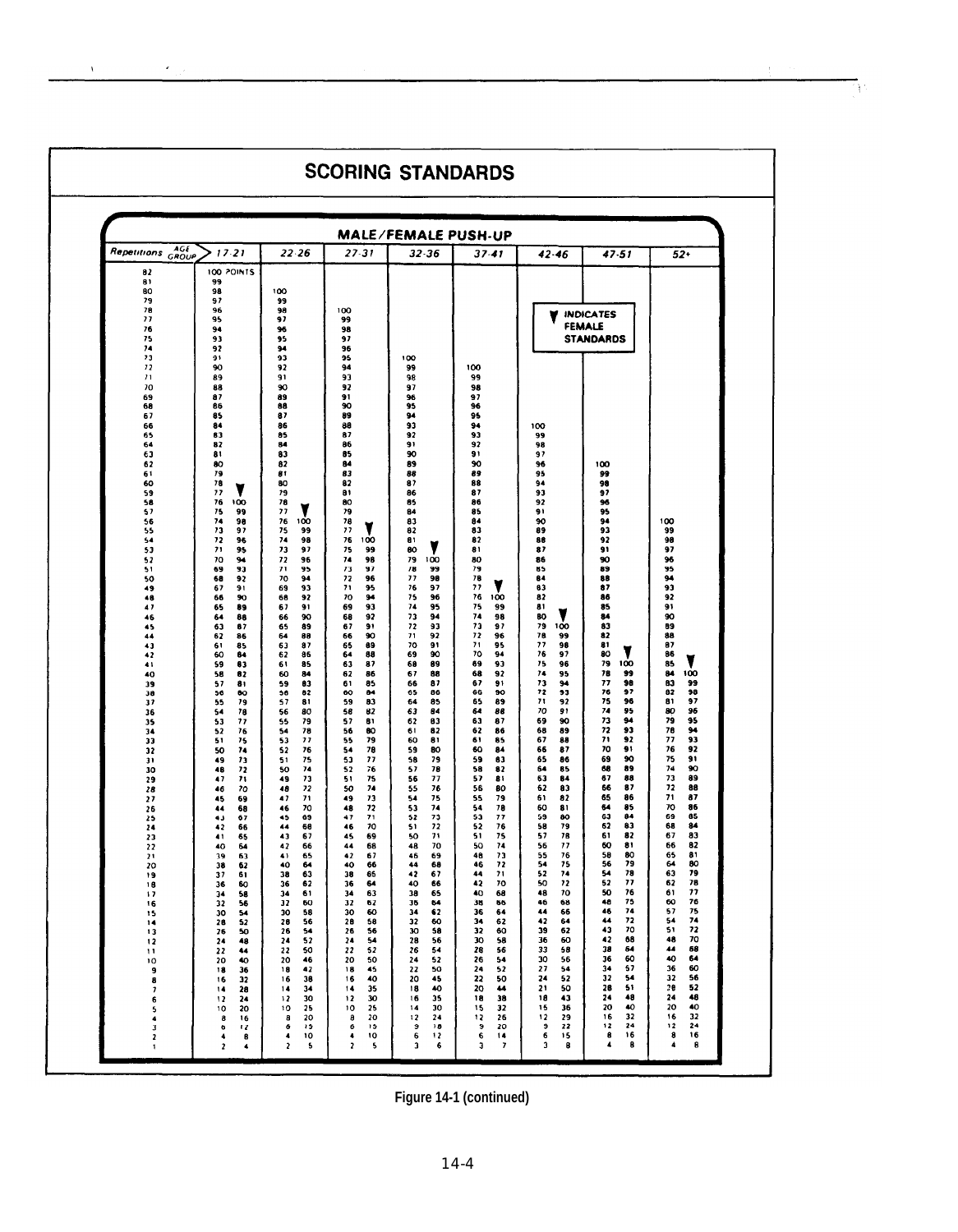|                                                                                                                                                                                                                                                                                                                   |                                                                                                                                                                                                                                                                                                                                                                                                                                                                                                                                                                                                       |                                                                                                                                                                                                                                                                                                                                                                                                                                                                                                                                                                       |                                                                                                                                                                                                                                                                                                                                                                                                                                                                                                                                                | <b>MALE/FEMALE SIT-UP</b>                                                                                                                                                                                                                                                                                                                                                                                                                                                                                                |                                                                                                                                                                                                                                                                                                                                                                                                                                                                                                                          |                                                                                                                                                                                                                                                                                                                                                                                                                                                                                                                            |                                                                                                                                                                                                                                                                                                                                                                                                                                                                                                                            |                                                                                                                                                                                                                                                                                                                                                                                                                                                                                                                            |
|-------------------------------------------------------------------------------------------------------------------------------------------------------------------------------------------------------------------------------------------------------------------------------------------------------------------|-------------------------------------------------------------------------------------------------------------------------------------------------------------------------------------------------------------------------------------------------------------------------------------------------------------------------------------------------------------------------------------------------------------------------------------------------------------------------------------------------------------------------------------------------------------------------------------------------------|-----------------------------------------------------------------------------------------------------------------------------------------------------------------------------------------------------------------------------------------------------------------------------------------------------------------------------------------------------------------------------------------------------------------------------------------------------------------------------------------------------------------------------------------------------------------------|------------------------------------------------------------------------------------------------------------------------------------------------------------------------------------------------------------------------------------------------------------------------------------------------------------------------------------------------------------------------------------------------------------------------------------------------------------------------------------------------------------------------------------------------|--------------------------------------------------------------------------------------------------------------------------------------------------------------------------------------------------------------------------------------------------------------------------------------------------------------------------------------------------------------------------------------------------------------------------------------------------------------------------------------------------------------------------|--------------------------------------------------------------------------------------------------------------------------------------------------------------------------------------------------------------------------------------------------------------------------------------------------------------------------------------------------------------------------------------------------------------------------------------------------------------------------------------------------------------------------|----------------------------------------------------------------------------------------------------------------------------------------------------------------------------------------------------------------------------------------------------------------------------------------------------------------------------------------------------------------------------------------------------------------------------------------------------------------------------------------------------------------------------|----------------------------------------------------------------------------------------------------------------------------------------------------------------------------------------------------------------------------------------------------------------------------------------------------------------------------------------------------------------------------------------------------------------------------------------------------------------------------------------------------------------------------|----------------------------------------------------------------------------------------------------------------------------------------------------------------------------------------------------------------------------------------------------------------------------------------------------------------------------------------------------------------------------------------------------------------------------------------------------------------------------------------------------------------------------|
| AGE<br>GROUP                                                                                                                                                                                                                                                                                                      | 17.21                                                                                                                                                                                                                                                                                                                                                                                                                                                                                                                                                                                                 | $22 - 26$                                                                                                                                                                                                                                                                                                                                                                                                                                                                                                                                                             | 27-31                                                                                                                                                                                                                                                                                                                                                                                                                                                                                                                                          | 32-36                                                                                                                                                                                                                                                                                                                                                                                                                                                                                                                    | 37.41                                                                                                                                                                                                                                                                                                                                                                                                                                                                                                                    | 42-46                                                                                                                                                                                                                                                                                                                                                                                                                                                                                                                      | 47-51                                                                                                                                                                                                                                                                                                                                                                                                                                                                                                                      | 52+                                                                                                                                                                                                                                                                                                                                                                                                                                                                                                                        |
| Repetitions<br>92<br>91<br>90<br>89<br>88<br>87<br>86<br>85<br>84<br>83<br>82<br>81<br>80<br>79<br>78<br>77<br>76<br>75<br>74<br>73<br>72<br>71<br>70<br>69<br>68<br>67<br>66<br>65<br>64<br>63<br>62<br>61<br>60<br>59<br>58<br>57<br>56<br>55<br>54<br>53<br>52<br>51<br>50<br>49<br>48<br>47<br>46<br>45<br>44 | 100 POINTS<br>99<br>100<br>98<br>97<br>99<br>96<br>98<br>95<br>97<br>94<br>96<br>93<br>95<br>92<br>94<br>91<br>93<br>90<br>92<br>89<br>91<br>88<br>90<br>87<br>89<br>86<br>88<br>85<br>87<br>84<br>86<br>83<br>85<br>82<br>84<br>91<br>83<br>80<br>82<br>79<br>81<br>78<br>80<br>,,<br>79<br>76<br>78<br>75<br>77<br>74<br>76<br>73<br>75<br>72<br>74<br>71<br>73<br>70<br>72<br>69<br>71<br>70<br>68<br>67<br>69<br>68<br>66<br>67<br>65<br>64<br>66<br>63<br>65<br>62<br>64<br>61<br>63<br>60<br>62<br>59<br>61<br>58<br>60<br>57<br>59<br>56<br>58<br>55<br>57<br>54<br>56<br>53<br>55<br>52<br>54 | 100<br>99<br>98<br>100<br>97<br>99<br>96<br>98<br>95<br>97<br>94<br>96<br>93<br>95<br>92<br>94<br>91<br>93<br>90<br>92<br>89<br>91<br>88<br>90<br>87<br>89<br>R6<br>88<br>85<br>87<br>86<br>84<br>83<br>85<br>82<br>84<br>81<br>83<br>80<br>82<br>79<br>81<br>78<br>80<br>77<br>79<br>76<br>78<br>75<br>77<br>74<br>76<br>73<br>75<br>74<br>72<br>71<br>73<br>70<br>72<br>$\overline{\mathbf{z}}$<br>69<br>70<br>68<br>67<br>69<br>66<br>68<br>65<br>67<br>64<br>66<br>63<br>65<br>62<br>64<br>61<br>63<br>60<br>62<br>59<br>61<br>58<br>60<br>57<br>59               | 100<br>99<br>100<br>98<br>97<br>99<br>96<br>98<br>97<br>95<br>94<br>96<br>93<br>95<br>92<br>94<br>91<br>93<br>90<br>92<br>91<br>89<br>88<br>90<br>87<br>89<br>86<br>88<br>85<br>87<br>84<br>86<br>83<br>85<br>82<br>84<br>81<br>83<br>80<br>82<br>79<br>81<br>78<br>80<br>77<br>79<br>76<br>78<br>75<br>77<br>14<br>76<br>73<br>75<br>72<br>74<br>71<br>73<br>70<br>72<br>69<br>71<br>70<br>68<br>67<br>69<br>66<br>68<br>65<br>67<br>64<br>66<br>63<br>65<br>62<br>64                                                                         | 100<br>99<br>98<br>97<br>100<br>96<br>99<br>98<br>95<br>94<br>97<br>93<br>96<br>92<br>95<br>91<br>94<br>90<br>93<br>89<br>92<br>91<br>88<br>87<br>90<br>86<br>89<br>85<br>88<br>84<br>87<br>83<br>86<br>82<br>85<br>81<br>84<br>80<br>83<br>79<br>82<br>78<br>81<br>77<br>80<br>76<br>79<br>75<br>78<br>74<br>77<br>73<br>76<br>72<br>75<br>71<br>74<br>70<br>73<br>72<br>69<br>68<br>71<br>67<br>70<br>66<br>69                                                                                                         | 100<br>99<br>98<br>97<br>100<br>99<br>96<br>95<br>90<br>94<br>97<br>93<br>96<br>92<br>95<br>94<br>91<br>90<br>93<br>89<br>92<br>88<br>91<br>87<br>90<br>86<br>89<br>85<br>88<br>84<br>87<br>83<br>86<br>82<br>85<br>81<br>84<br>80<br>83<br>79<br>82<br>78<br>81<br>77<br>80<br>76<br>79<br>75<br>78<br>74<br>77<br>73<br>76<br>72<br>75<br>74<br>71                                                                                                                                                                     | <b>FEMALE</b><br>100<br>v<br>99<br>98<br>100<br>97<br>99<br>96<br>98<br>95<br>97<br>94<br>96<br>93<br>95<br>92<br>94<br>91<br>93<br>90<br>92<br>89<br>91<br>88<br>90<br>87<br>89<br>86<br>88<br>85<br>87<br>84<br>86<br>83<br>85<br>82<br>84<br>81<br>83<br>80<br>82<br>79<br>81<br>78<br>60<br>77<br>79<br>76<br>78<br>75<br>77                                                                                                                                                                                           | <b>INDICATES</b><br>STANDARDS<br>100<br>99<br>98<br>97<br>100<br>96<br>99<br>95<br>98<br>94<br>97<br>93<br>96<br>92<br>95<br>91<br>94<br>90<br>93<br>92<br>89<br>91<br>88<br>87<br>90<br>86<br>89<br>85<br>88<br>84<br>87<br>83<br>86<br>82<br>85<br>81<br>84<br>80<br>83<br>79<br>82<br>78<br>81<br>77<br>80                                                                                                                                                                                                              | 100<br>99<br>98<br>v<br>97<br>96<br>100<br>95<br>99<br>94<br>98<br>93<br>97<br>92<br>96<br>91<br>95<br>90<br>94<br>89<br>93<br>88<br>92<br>87<br>91<br>86<br>90<br>85<br>89<br>84<br>88<br>83<br>87<br>86<br>82<br>81<br>85<br>80<br>84<br>79<br>83<br>78<br>82                                                                                                                                                                                                                                                            |
| 43<br>42<br>41<br>40<br>39<br>38<br>31<br>36<br>35<br>34<br>33<br>32<br>31<br>30<br>29<br>28<br>27<br>26<br>25<br>24<br>23<br>22<br>21<br>20<br>19<br>18<br>17<br>16<br>15<br>14<br>13<br>12<br>11<br>10<br>9<br>8<br>7<br>6<br>5<br>٠<br>э<br>2<br>1                                                             | 51<br>53<br>50<br>52<br>49<br>51<br>48<br>50<br>47<br>49<br>46<br>48<br>45<br>47<br>44<br>46<br>43<br>45<br>42<br>44<br>41<br>43<br>40<br>42<br>39<br>41<br>40<br>38<br>37<br>39<br>36<br>38<br>35<br>37<br>34<br>36<br>33<br>35<br>34<br>32<br>33<br>31<br>30<br>32<br>29<br>31<br>30<br>28<br>29<br>27<br>28<br>26<br>27<br>25<br>26<br>24<br>23<br>25<br>22<br>24<br>21<br>23<br>20<br>22<br>19<br>21<br>18<br>20<br>17<br>18<br>16<br>16<br>14<br>14<br>12<br>12<br>10<br>10<br>8<br>8<br>6<br>6<br>4<br>4<br>2<br>2                                                                              | 56<br>58<br>57<br>55<br>54<br>56<br>53<br>-55<br>52<br>54<br>51<br>53<br>50<br>52<br>49<br>51<br>48<br>50<br>47<br>49<br>46<br>48<br>45<br>47<br>44<br>46<br>43<br>45<br>42<br>44<br>41<br>43<br>40<br>42<br>39<br>41<br>38<br>40<br>37<br>39<br>36<br>38<br>35<br>37<br>34<br>36<br>33<br>35<br>32<br>34<br>31<br>32<br>30<br>31<br>29<br>30<br>28<br>29<br>27<br>28<br>26<br>26<br>24<br>24<br>22<br>22<br>20<br>20<br>18<br>18<br>16<br>16<br>14<br>$\overline{\mathbf{14}}$<br>12<br>12<br>10<br>10<br>8<br>8<br>6<br>6<br>٠<br>4<br>$\overline{\mathbf{z}}$<br>2 | 61<br>63<br>60<br>62<br>59<br>61<br>58<br>60<br>57<br>59<br>56<br>58<br>55<br>57<br>54<br>56<br>53<br>55<br>52<br>54<br>53<br>51<br>50<br>52<br>49<br>51<br>48<br>50<br>47<br>49<br>48<br>46<br>47<br>45<br>46<br>44<br>45<br>43<br>42<br>44<br>41<br>43<br>40<br>42<br>39<br>41<br>38<br>40<br>37<br>38<br>36<br>36<br>34<br>34<br>32<br>32<br>30<br>30<br>28<br>28<br>26<br>26<br>24<br>24<br>22<br>22<br>20<br>20<br>18<br>18<br>16<br>16<br>14<br>14<br>12<br>$\overline{\mathbf{12}}$<br>10<br>10<br>8<br>8<br>6<br>6<br>4<br>4<br>2<br>2 | 65<br>68<br>64<br>67<br>66<br>63<br>62<br>65<br>61<br>64<br>60<br>63<br>59<br>62<br>58<br>61<br>57<br>60<br>56<br>59<br>55<br>58<br>54<br>57<br>53<br>56<br>52<br>55<br>51<br>54<br>50<br>53<br>49<br>52<br>48<br>51<br>47<br>50<br>48<br>46<br>45<br>46<br>44<br>44<br>42<br>42<br>40<br>40<br>38<br>38<br>36<br>36<br>34<br>34<br>32<br>32<br>30<br>30<br>28<br>28<br>26<br>26<br>24<br>24<br>22<br>22<br>20<br>20<br>18<br>18<br>16<br>16<br>14<br>14<br>12<br>12<br>10<br>10<br>8<br>8<br>6<br>6<br>4<br>4<br>2<br>2 | 70<br>73<br>69<br>72<br>71<br>68<br>67<br>70<br>66<br>69<br>65<br>68<br>67<br>64<br>66<br>63<br>65<br>62<br>64<br>61<br>60<br>63<br>59<br>62<br>58<br>61<br>57<br>60<br>58<br>56<br>55<br>56<br>54<br>54<br>52<br>52<br>50<br>50<br>48<br>48<br>46<br>46<br>44<br>44<br>42<br>42<br>40<br>40<br>38<br>38<br>36<br>36<br>34<br>34<br>32<br>32<br>30<br>30<br>28<br>28<br>26<br>26<br>24<br>24<br>22<br>22<br>20<br>20<br>18<br>18<br>16<br>16<br>14<br>14<br>12<br>12<br>10<br>10<br>8<br>8<br>6<br>6<br>٠<br>4<br>2<br>2 | 74<br>76<br>73<br>75<br>72<br>74<br>71<br>73<br>70<br>72<br>69<br>71<br>68<br>70<br>67<br>69<br>66<br>68<br>65<br>67<br>64<br>66<br>63<br>65<br>62<br>64<br>61<br>63<br>60<br>62<br>61<br>58<br>60<br>56<br>54<br>58<br>52<br>56<br>50<br>54<br>52<br>48<br>46<br>50<br>48<br>44<br>42<br>46<br>40<br>44<br>38<br>42<br>36<br>40<br>34<br>38<br>32<br>36<br>30<br>34<br>28<br>32<br>26<br>30<br>24<br>28<br>26<br>22<br>24<br>20<br>18<br>22<br>16<br>20<br>14<br>18<br>12<br>15<br>12<br>10<br>8<br>8<br>6<br>6<br>э<br>3 | 76<br>79<br>75<br>78<br>74<br>77<br>73<br>76<br>72<br>75<br>71<br>74<br>70<br>73<br>69<br>72<br>68<br>71<br>67<br>70<br>68<br>69<br>65<br>68<br>67<br>64<br>63<br>66<br>62<br>65<br>61<br>64<br>60<br>63<br>58<br>62<br>56<br>61<br>54<br>60<br>52<br>58<br>50<br>56<br>48<br>54<br>52<br>46<br>44<br>50<br>42<br>48<br>40<br>46<br>38<br>44<br>36<br>42<br>34<br>40<br>32<br>38<br>30<br>36<br>28<br>33<br>26<br>30<br>24<br>27<br>22<br>24<br>21<br>20<br>18<br>18<br>15<br>15<br>12<br>12<br>9<br>9<br>6<br>6<br>3<br>3 | 77<br>81<br>76<br>80<br>79<br>75<br>74<br>78<br>73<br>77<br>72<br>76<br>75<br>71<br>70<br>74<br>69<br>73<br>72<br>68<br>67<br>71<br>66<br>70<br>69<br>65<br>64<br>68<br>63<br>67<br>66<br>62<br>61<br>65<br>64<br>60<br>63<br>58<br>62<br>56<br>61<br>54<br>60<br>52<br>50<br>58<br>56<br>48<br>54<br>46<br>52<br>44<br>50<br>42<br>48<br>40<br>45<br>38<br>35<br>42<br>39<br>34<br>32<br>36<br>33<br>30<br>30<br>28<br>27<br>26<br>24<br>24<br>21<br>21<br>18<br>18<br>15<br>15<br>12<br>12<br>8<br>6<br>8<br>6<br>3<br>з |

**Figure 14-1 (continued)**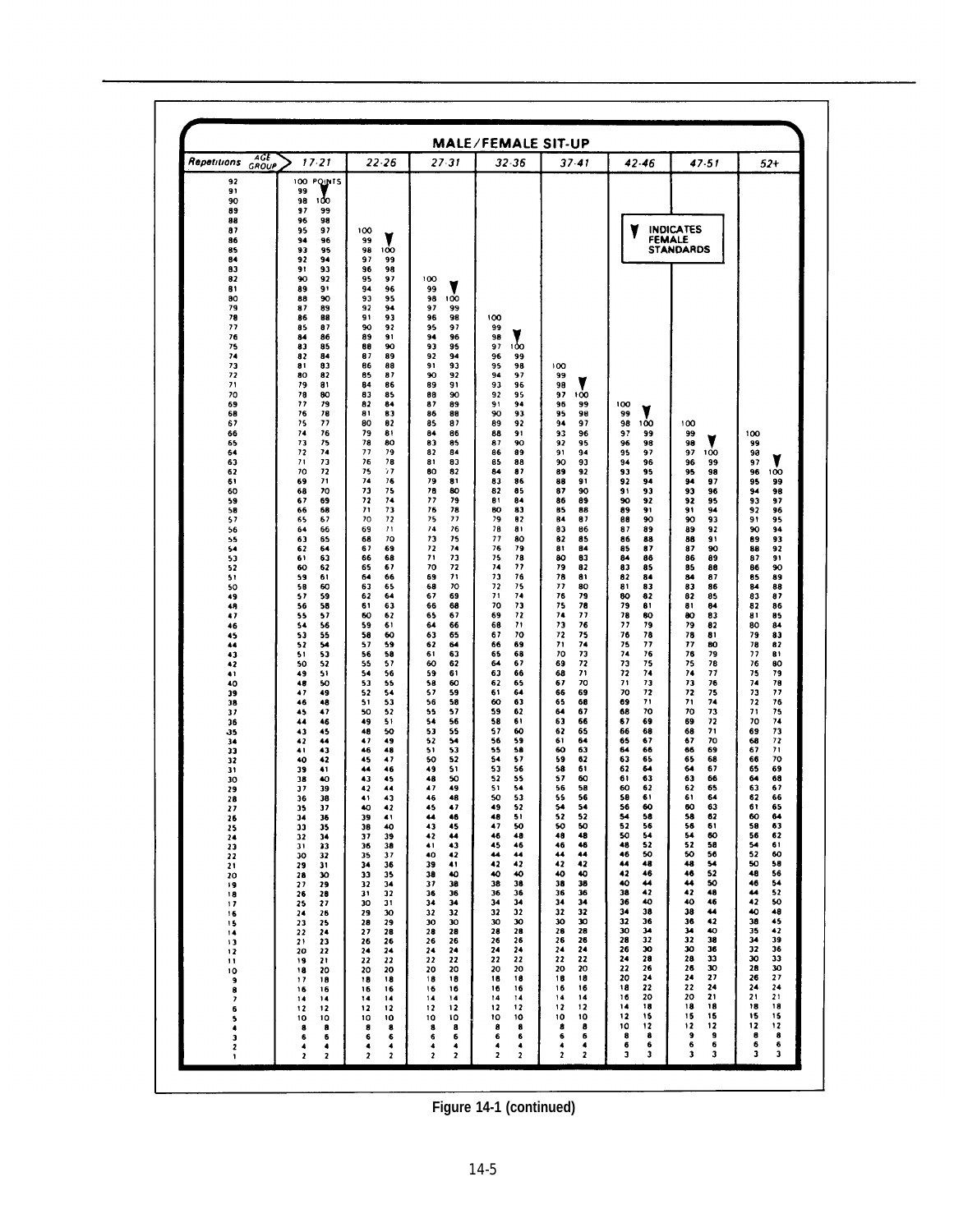|                                                                                                                                                                                                                                                                                                                                                                                                                                                                                                                                                                                                                                                                                                                                                                                                                                                                                                                                                                                                                                                                                                                                                                                                                                                                                                                                                                                                                                                                                        |                                                                                                                                                                                                                                                                                                                                                                                                                                                                                                                                                                                                                                                                                                      | MALE/FEMALE 2-MILE RUN                                                                                                                                                                                                                                                                                                                                                                                                                                                                                                                                                                                                                                                                                                                                                                                                                                                                                                                         |                                                                                                                                                                                                                                                                                                    |                                                                                                                                                                                                                                                                       |                                                                                                                                                                                                                                                                                                  |                                                                                                                                                                                                                 |
|----------------------------------------------------------------------------------------------------------------------------------------------------------------------------------------------------------------------------------------------------------------------------------------------------------------------------------------------------------------------------------------------------------------------------------------------------------------------------------------------------------------------------------------------------------------------------------------------------------------------------------------------------------------------------------------------------------------------------------------------------------------------------------------------------------------------------------------------------------------------------------------------------------------------------------------------------------------------------------------------------------------------------------------------------------------------------------------------------------------------------------------------------------------------------------------------------------------------------------------------------------------------------------------------------------------------------------------------------------------------------------------------------------------------------------------------------------------------------------------|------------------------------------------------------------------------------------------------------------------------------------------------------------------------------------------------------------------------------------------------------------------------------------------------------------------------------------------------------------------------------------------------------------------------------------------------------------------------------------------------------------------------------------------------------------------------------------------------------------------------------------------------------------------------------------------------------|------------------------------------------------------------------------------------------------------------------------------------------------------------------------------------------------------------------------------------------------------------------------------------------------------------------------------------------------------------------------------------------------------------------------------------------------------------------------------------------------------------------------------------------------------------------------------------------------------------------------------------------------------------------------------------------------------------------------------------------------------------------------------------------------------------------------------------------------------------------------------------------------------------------------------------------------|----------------------------------------------------------------------------------------------------------------------------------------------------------------------------------------------------------------------------------------------------------------------------------------------------|-----------------------------------------------------------------------------------------------------------------------------------------------------------------------------------------------------------------------------------------------------------------------|--------------------------------------------------------------------------------------------------------------------------------------------------------------------------------------------------------------------------------------------------------------------------------------------------|-----------------------------------------------------------------------------------------------------------------------------------------------------------------------------------------------------------------|
| $Time_{GROUP}^{AGE}$<br>17.21                                                                                                                                                                                                                                                                                                                                                                                                                                                                                                                                                                                                                                                                                                                                                                                                                                                                                                                                                                                                                                                                                                                                                                                                                                                                                                                                                                                                                                                          | 22.26                                                                                                                                                                                                                                                                                                                                                                                                                                                                                                                                                                                                                                                                                                | 27.31<br>32.36                                                                                                                                                                                                                                                                                                                                                                                                                                                                                                                                                                                                                                                                                                                                                                                                                                                                                                                                 | 37.41                                                                                                                                                                                                                                                                                              | 42.46                                                                                                                                                                                                                                                                 | 47.51                                                                                                                                                                                                                                                                                            | 52+                                                                                                                                                                                                             |
| 100 POINTS<br>11:54<br>99<br>12:00<br>98<br>12:06<br>12.12<br>97<br>96<br>12:18<br>95<br>12:24<br>94<br>12:30<br>93<br>12.36<br>92<br>12:42<br>12.48<br>91<br>90<br>12:54<br>89<br>13:00<br>13:06<br>88<br>87<br>13.12<br>86<br>13.18<br>85<br>13:24<br>84<br>13:30<br>83<br>13.36<br>82<br>1342<br>81<br>13:48<br>80<br>13:54<br>79<br>14:00<br>14.06<br>78<br>77<br>14:12<br>76<br>14 18<br>75<br>14:24<br>74<br>14:30<br>73<br>14.36<br>72<br>14:42<br>▼<br>71<br>14 48<br>70<br>100<br>14:54<br>99<br>15:00<br>69<br>68<br>98<br>15:06<br>67<br>97<br>15:12<br>66<br>96<br>15:18<br>65<br>95<br>15.24<br>64<br>94<br>15:30<br>63<br>93<br>15.36<br>62<br>92<br>15:42<br>91<br>61<br>15:48<br>60<br>90<br>15.54<br>89<br>59<br>16:00<br>58<br>88<br>16:06<br>16:12<br>57<br>87<br>56<br>86<br>16:18<br>55<br>16:24<br>85<br>54<br>84<br>16:30<br>53<br>83<br>16:36<br>52<br>82<br>16:42<br>51<br>81<br>16:48<br>50<br>80<br>16:54<br>79<br>48<br>17:00<br>78<br>46<br>17:06<br>77<br>44<br>17.12<br>76<br>42<br>17:18<br>75<br>40<br>17:24<br>38<br>74<br>17:30<br>36<br>73<br>17:36<br>34<br>72<br>17:42<br>32<br>71<br>17:48<br>70<br>30<br>17:54<br>28<br>69<br>18:00<br>26<br>68<br>18:06<br>24<br>67<br>18:12<br>22<br>66<br>18:18<br>20<br>65<br>18:24<br>18:30<br>18<br>64<br>16<br>63<br>18:36<br>14<br>62<br>18:42<br>12<br>61<br>18:48<br>10<br>60<br>18:54<br>8<br>59<br>19:00<br>6<br>58<br>19:06<br>57<br>4<br>19:12<br>2<br>56<br>19:18<br>55<br>19:24<br>54<br>19:30 | 100<br>99<br>98<br>97<br>96<br>95<br>94<br>93<br>100<br>92<br>91<br>90<br>89<br>88<br>87<br>86<br>85<br>84<br>83<br>82<br>81<br>80<br>79<br>78<br>77<br>76<br>75<br>74<br>73<br>72<br>71<br>v<br>70<br>100<br>69<br>99<br>68<br>98<br>67<br>97<br>66<br>96<br>65<br>95<br>64<br>94<br>63<br>93<br>62<br>92<br>61<br>91<br>60<br>90<br>59<br>89<br>58<br>88<br>57<br>87<br>56<br>86<br>55<br>85<br>54<br>84<br>53<br>83<br>52<br>82<br>51<br>81<br>50<br>80<br>48<br>79<br>78<br>46<br>44<br>77<br>42<br>76<br>40<br>75<br>38<br>74<br>36<br>73<br>34<br>72<br>32<br>71<br>70<br>30<br>28<br>69<br>26<br>68<br>24<br>67<br>22<br>66<br>20<br>65<br>18<br>64<br>16<br>63<br>14<br>62<br>12<br>61<br>26 | 99<br>98<br>97<br>96<br>95<br>94<br>100<br>93<br>92<br>99<br>91<br>98<br>97<br>90<br>96<br>89<br>88<br>95<br>87<br>94<br>93<br>86<br>85<br>92<br>84<br>91<br>83<br>90<br>82<br>89<br>88<br>81<br>80<br>87<br>79<br>86<br>78<br>85<br>77<br>84<br>76<br>83<br>75<br>82<br>74<br>81<br>80<br>73<br>72<br>79<br>78<br>71<br>70<br>77<br>69<br>76<br>75<br>68<br>74<br>67<br>73<br>66<br>72<br>65<br>v<br>71<br>64<br>63<br>100<br>70<br>62<br>99<br>69<br>98<br>68.<br>61<br>97<br>60<br>67<br>59<br>96<br>66<br>58<br>95<br>65<br>57<br>94<br>64<br>93<br>56<br>63<br>55<br>92<br>62<br>54<br>91<br>61<br>53<br>90<br>60<br>52<br>89<br>59<br>51<br>88<br>58<br>50<br>87<br>57<br>48<br>86<br>56<br>v<br>46<br>85<br>55<br>44<br>84<br>54<br>100<br>42<br>83<br>53<br>99<br>40<br>82<br>52<br>98<br>38<br>81<br>51<br>97<br>36<br>80<br>50<br>96<br>34<br>79<br>48<br>95<br>78<br>32<br>46<br>94<br>77<br>30<br>44<br>93<br>76<br>42<br>92<br>28 | 100<br>99<br>98<br>97<br>96<br>95<br>94<br>93<br>92<br>91<br>90<br>89<br>88<br>87<br>86<br>85<br>84<br>83<br>82<br>81<br>80<br>79<br>78<br>77<br>76<br>75<br>74<br>73<br>72<br>71<br>70<br>69<br>68<br>67<br>66<br>65<br>64<br>63<br>62<br>61<br>60<br>58<br>56<br>54<br>52<br>50<br>48<br>46<br>▼ | 100<br>99<br>98<br>97<br>96<br>95<br>94<br>93<br>92<br>91<br>90<br>89<br>88<br>87<br>86<br>85<br>84<br>83<br>82<br>81<br>80<br>79<br>78<br>77<br>76<br>75<br>74<br>73<br>72<br>71<br>70<br>69<br>68<br>67<br>66<br>65<br>64<br>63<br>62<br>61<br>60<br>58<br>56<br>54 | <b>INDICATES</b><br><b>FEMALE</b><br><b>STANDARDS</b><br>100<br>99<br>98<br>97<br>96<br>95<br>94<br>93<br>92<br>91<br>90<br>89<br>88<br>87<br>86<br>85<br>84<br>83<br>82<br>81<br>80<br>79<br>78<br>77<br>76<br>75<br>74<br>73<br>72<br>71<br>70<br>69<br>68<br>67<br>66<br>65<br>64<br>63<br>62 | 100<br>99<br>98<br>97<br>96<br>95<br>94<br>93<br>92<br>91<br>90<br>89<br>88<br>87<br>86<br>85<br>84<br>83<br>82<br>81<br>80<br>79<br>78<br>77<br>76<br>75<br>74<br>73<br>72<br>71<br>70<br>69<br>68<br>67<br>66 |

**Figure 14-1 (continued)**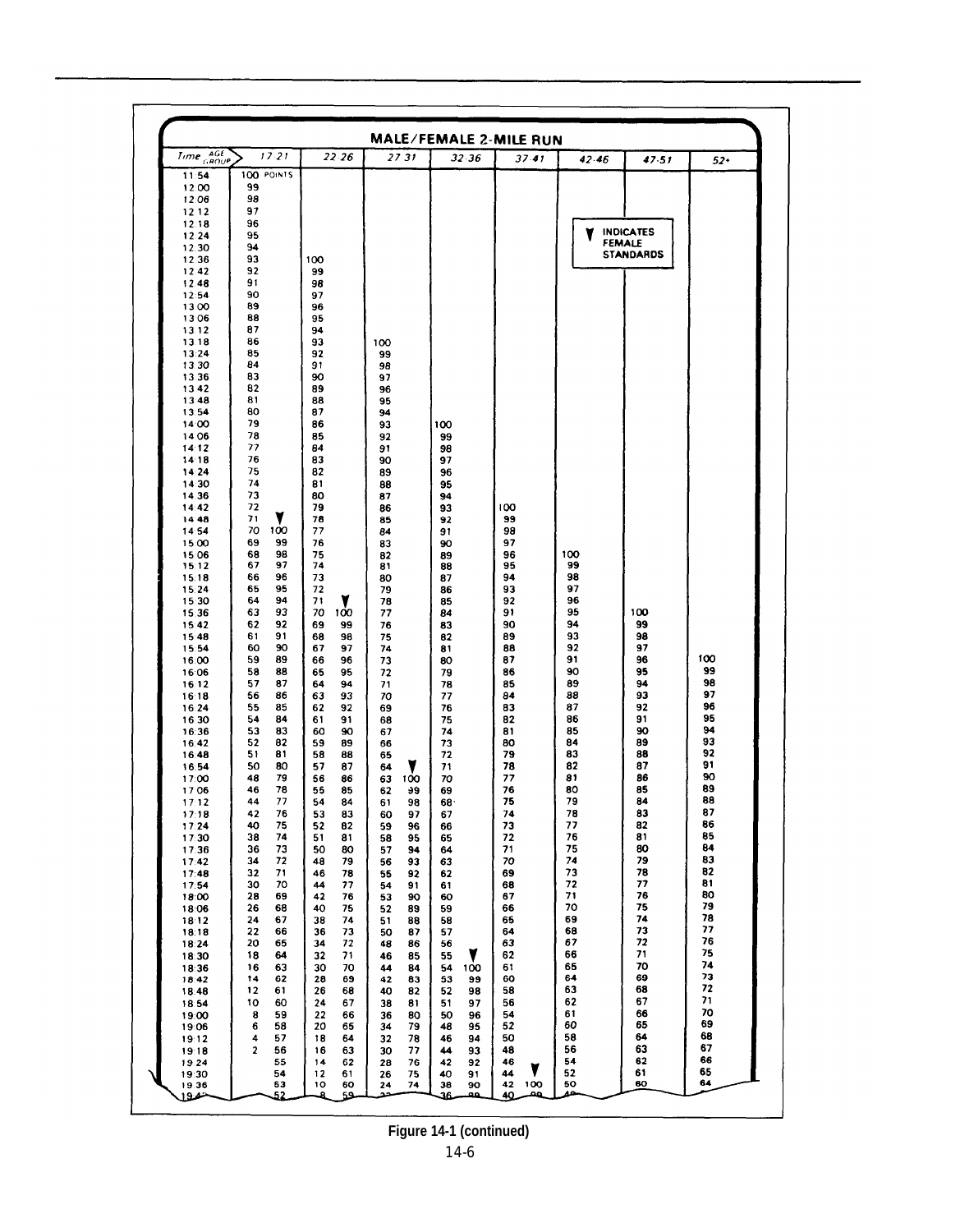| 19:30<br>19.36<br>19:42<br>19:48<br>19:54<br>20:00<br>20:06<br>20:12<br>20:18<br>20:24<br>20:30<br>20:36<br>20:42<br>20:48<br>20:54<br>21:00<br>21:06<br>21:12<br>21:18<br>21:24<br>21:30<br>21:36<br>21:42<br>21:48<br>21:54<br>22:00<br>22:06<br>22:12<br>22:18<br>22:24<br>22:30<br>22:36<br>22:42<br>22:48<br>22:54<br>23:00<br>23:06<br>23:12<br>23:18<br>23:24<br>23:30<br>23:36<br>23:42<br>23:48<br>23:54<br>24:00<br>24:06<br>24.12<br>24:18<br>24:24<br>24:30<br>24:36<br>24:42<br>24.48<br>24:54<br>25:00<br>25:06<br>25:12<br>25:18<br>25:24<br>25:30<br>25:36<br>25:42<br>25:48<br>25:54<br>26:00<br>26:06<br>26:12<br>26:18<br>26:24<br>26:30<br>26:36<br>26:42<br>26:48<br>26:54<br>27:00<br>27:06<br>27:12<br>27:18<br>27:24<br>27:30<br>27:36<br>27:42<br>27:48<br>27:54 | 54<br>63<br>52<br>51<br>50<br>48<br>46<br>44<br>42<br>40<br>38<br>36<br>34<br>32<br>30<br>28<br>26<br>24<br>22<br>20<br>18<br>16<br>14<br>12<br>10<br>8<br>6<br>4<br>$\overline{2}$ | 12<br>61<br>10<br>60<br>8<br>59<br>6<br>58<br>4<br>57<br>$\overline{\mathbf{c}}$<br>56<br>55<br>54<br>53<br>52<br>51<br>50<br>48<br>46<br>44<br>42<br>40<br>38<br>36<br>34<br>32<br>30<br>28<br>26<br>24<br>22<br>20<br>18<br>16<br>14<br>12<br>10<br>8<br>6<br>4<br>2 | 26<br>75<br>24<br>74<br>22<br>73<br>20<br>72<br>71<br>18<br>16<br>70<br>14<br>69<br>12<br>68<br>10<br>67<br>8<br>66<br>6<br>65<br>4<br>64<br>2<br>63<br>62<br>61<br>60<br>59<br>58<br>57<br>56<br>55<br>54<br>53<br>52<br>51<br>50<br>48<br>46<br>44<br>42<br>40<br>38<br>36<br>34<br>32<br>30<br>28<br>26<br>24<br>22<br>20<br>18<br>16<br>14<br>12<br>10<br>8<br>6<br>4<br>$\overline{\mathbf{c}}$ | 40<br>91<br>38<br>90<br>36<br>89<br>34<br>88<br>32<br>87<br>30<br>86<br>28<br>85<br>26<br>84<br>24<br>83<br>22<br>82<br>20<br>81<br>18<br>80<br>16<br>79<br>14<br>78<br>12<br>77<br>10<br>76<br>8<br>75<br>6<br>74<br>73<br>4<br>2<br>72<br>71<br>70<br>69<br>68<br>67<br>66<br>65<br>64<br>63<br>62<br>61<br>60<br>59<br>58<br>57<br>56<br>55<br>54<br>53<br>52<br>51<br>50<br>48<br>46<br>44<br>42<br>40<br>38<br>36<br>34<br>32<br>30<br>28<br>26<br>24<br>22<br>20<br>18<br>16<br>14<br>12<br>10<br>8<br>6<br>4<br>$\overline{\mathbf{z}}$ | 44<br>100<br>42<br>40<br>99<br>38<br>98<br>36<br>97<br>34<br>96<br>32<br>95<br>30<br>94<br>28<br>93<br>26<br>92<br>24<br>91<br>22<br>90<br>20<br>89<br>18<br>88<br>16<br>87<br>14<br>86<br>12<br>85<br>10<br>84<br>8<br>83<br>6<br>82<br>4<br>81<br>$\overline{\mathbf{z}}$<br>80<br>79<br>78<br>77<br>76<br>75<br>74<br>73<br>72<br>71<br>70<br>69<br>68<br>67<br>66<br>65<br>64<br>63<br>62<br>61<br>60<br>58<br>56<br>54<br>52<br>50<br>48<br>46<br>44<br>42<br>40<br>38<br>36<br>34<br>32<br>30<br>28<br>26<br>24<br>22<br>20<br>18<br>16<br>14<br>12<br>10<br>8<br>6<br>4<br>2 | 52<br>50<br>48<br>46<br>Y<br>44<br>42<br>100<br>40<br>99<br>38<br>98<br>36<br>97<br>34<br>96<br>32<br>95<br>30<br>94<br>28<br>93<br>26<br>92<br>24<br>91<br>22<br>90<br>20<br>89<br>18<br>88<br>16<br>87<br>14<br>86<br>12<br>85<br>10<br>84<br>8<br>83<br>6<br>82<br>4<br>81<br>2<br>80<br>79<br>78<br>77<br>76<br>75<br>74<br>73<br>72<br>71<br>70<br>69<br>68<br>67<br>66<br>65<br>64<br>63<br>62<br>61<br>60<br>58<br>56<br>54<br>52<br>50<br>48<br>46<br>44<br>42<br>40<br>38<br>36<br>34<br>32<br>30<br>28<br>26<br>24<br>22<br>20<br>18<br>16<br>14<br>12<br>10<br>8<br>6<br>4<br>$\overline{\mathbf{2}}$ | 61<br>60<br>58<br>56<br>54<br>52<br>50<br>48<br>46<br>V<br>44<br>42<br>100<br>99<br>40<br>98<br>38<br>97<br>36<br>34<br>96<br>32<br>95<br>30<br>94<br>28<br>93<br>26<br>92<br>24<br>91<br>22<br>90<br>20<br>89<br>18<br>88<br>16<br>87<br>14<br>86<br>12<br>85<br>10<br>84<br>8<br>83<br>6<br>82<br>4<br>81<br>2<br>80<br>79<br>78<br>77<br>76<br>75<br>74<br>73<br>72<br>71<br>70<br>69<br>68<br>67<br>66<br>65<br>64<br>63<br>62<br>61<br>60<br>58<br>56<br>54<br>52<br>50<br>48<br>46<br>44<br>42<br>40<br>38<br>36<br>34<br>32<br>30<br>28<br>26<br>24<br>22<br>20<br>18<br>16<br>14<br>12<br>10<br>8<br>6<br>4<br>2 | 65<br>64<br>63<br>62<br>61<br>60<br>58<br>56<br>54<br>52<br>50<br>48<br>46<br>44<br>v<br>42<br>40<br>100<br>38<br>99<br>36<br>98<br>34<br>97<br>32<br>96<br>30<br>95<br>28<br>94<br>26<br>93<br>24<br>92<br>22<br>91<br>20<br>90<br>18<br>89<br>16<br>88<br>14<br>87<br>12<br>86<br>10<br>85<br>8<br>84<br>6<br>83<br>4<br>82<br>2<br>81<br>80<br>79<br>78<br>77<br>76<br>75<br>74<br>73<br>72<br>71<br>70<br>69<br>68<br>67<br>66<br>65<br>64<br>63<br>62<br>61<br>60<br>58<br>56<br>54<br>52<br>50<br>48<br>46<br>44<br>42<br>40<br>38<br>36<br>34<br>32<br>30<br>28<br>26<br>24<br>22<br>20<br>18<br>16<br>14<br>12<br>10<br>8<br>6<br>4<br>2 |  |
|-------------------------------------------------------------------------------------------------------------------------------------------------------------------------------------------------------------------------------------------------------------------------------------------------------------------------------------------------------------------------------------------------------------------------------------------------------------------------------------------------------------------------------------------------------------------------------------------------------------------------------------------------------------------------------------------------------------------------------------------------------------------------------------------|-------------------------------------------------------------------------------------------------------------------------------------------------------------------------------------|------------------------------------------------------------------------------------------------------------------------------------------------------------------------------------------------------------------------------------------------------------------------|------------------------------------------------------------------------------------------------------------------------------------------------------------------------------------------------------------------------------------------------------------------------------------------------------------------------------------------------------------------------------------------------------|------------------------------------------------------------------------------------------------------------------------------------------------------------------------------------------------------------------------------------------------------------------------------------------------------------------------------------------------------------------------------------------------------------------------------------------------------------------------------------------------------------------------------------------------|-------------------------------------------------------------------------------------------------------------------------------------------------------------------------------------------------------------------------------------------------------------------------------------------------------------------------------------------------------------------------------------------------------------------------------------------------------------------------------------------------------------------------------------------------------------------------------------|------------------------------------------------------------------------------------------------------------------------------------------------------------------------------------------------------------------------------------------------------------------------------------------------------------------------------------------------------------------------------------------------------------------------------------------------------------------------------------------------------------------------------------------------------------------------------------------------------------------|--------------------------------------------------------------------------------------------------------------------------------------------------------------------------------------------------------------------------------------------------------------------------------------------------------------------------------------------------------------------------------------------------------------------------------------------------------------------------------------------------------------------------------------------------------------------------------------------------------------------------|--------------------------------------------------------------------------------------------------------------------------------------------------------------------------------------------------------------------------------------------------------------------------------------------------------------------------------------------------------------------------------------------------------------------------------------------------------------------------------------------------------------------------------------------------------------------------------------------------------------------------------------------------|--|

**Figure 14-1 (continued)** 14-7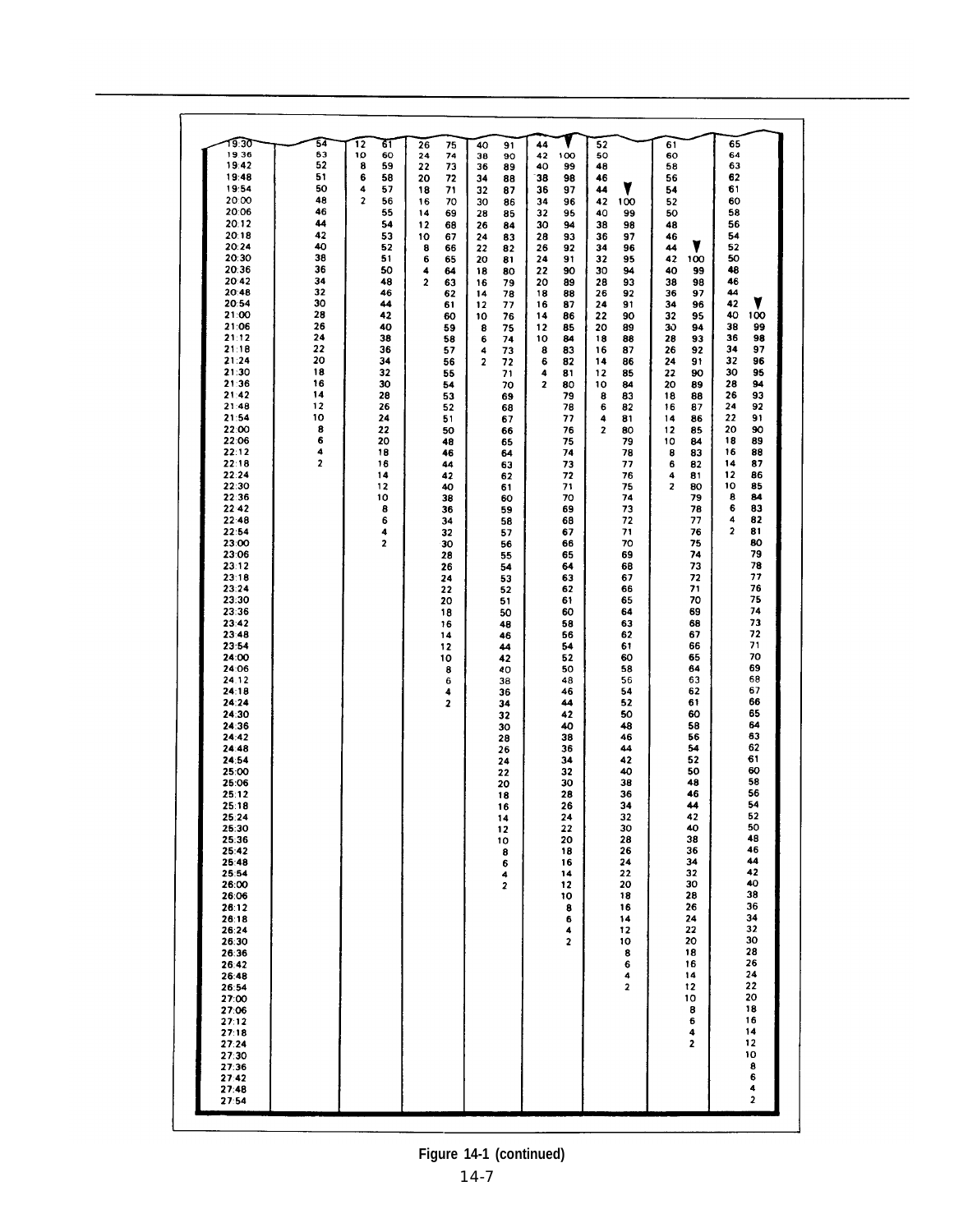# **SUPERVISION**

The APFT must be properly supervised to ensure that its objectives are met. Proper supervision ensures uniformity in the following:

- Scoring the test.
- Training of supervisors and scorers.
- Preparing the test and controlling performance factors.

The goal of the APFT is to get an accurate evaluation of the soldiers' fitness levels. Preparations for administering an accurate APFT include the following:

- Selecting and training supervisors and scorers.
- Briefing and orienting administrators and participants.
- Securing a location for the events. Commanders must strictly control

those factors which influence test performance. They must ensure that events, scoring, clothing, and equipment are uniform. Commanders should plan testing which permits each soldier to perform to his maximal level. They should also ensure the following:

- Soldiers are not tested when fatigued or ill.
- Soldiers do not have tiring duties just before taking the APFT.
- Weather and environmental conditions do not inhibit performance.
- Safety is the first consideration.

# **Duties of Test Personnel**

Testers must be totally familiar with the instructions for each event and trained to administer the tests. Correctly supervising testees and laying out the test area are essential duties. The group administering the test must include the following:

- $\bullet$  OIC or NCOIC.
- Event supervisor, scorers, and a demonstrator for each event.
- Support personnel (safety, control, and medical, as appropriate). There should be no less than one scorer for each 15 soldiers tested. Twelve to

15 scorers are required when a company-sized unit is tested.

#### OIC OR NCOIC

The OIC or NCOIC does the following:

- Administers the APFT. *The goal of the APFT*
- Procures all necessary equipment and supplies.
- Arranges and lays out the test area.
- Trains the event supervisors, scorers, and demonstrators. (Training video tape No. 21-191 should be used for training those who administer the APFT.)
- Ensures the test is properly administered and the events are explained, demonstrated, and scored according to the test standards in this chapter.
- Reports the results after the test.

# EVENT SUPERVISORS

Event supervisors do the following:

- Administer the test events.
- Ensure that necessary equipment is on hand.
- Read the test instructions, and have the events demonstrated.
- Supervise the scoring of events, and ensure that they are done correctly.
- Rule on questions and scoring discrepancies for their event.

# **SCORERS**

- Scorers do the following:
- ● Supervise the performance of testees.
- Enforce the test standards in this chapter.
- Count the number of correctly perperformed repetitions aloud.
- Record the correct, raw score on each soldier's scorecard, and initial the scorecard block.
- Perform other duties assigned by the OIC or NCOIC. Scorers must be thoroughly trained to maintain uniform scoring standards. They do not participate in the test.

*is to get an accurate evaluation of the soldier's fitness levels.*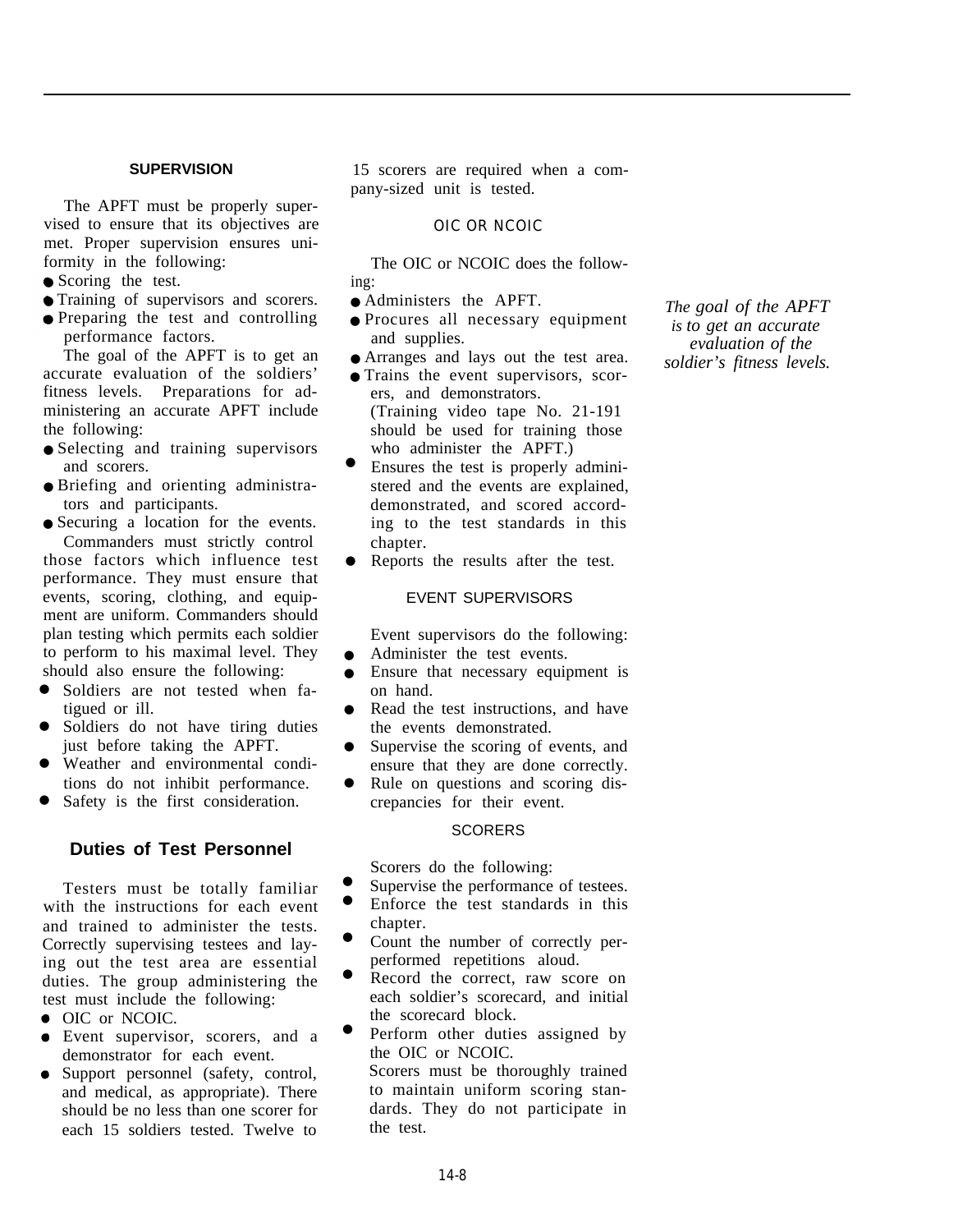#### **SUPPORT PERSONNEL**

Safety and control people should be at the test site, depending on local policy and conditions. Medical personnel may also be there. However, they do not have to be on site to have the APFT conducted. At a minimum, the OIC or NCOIC should have a plan, known to all test personnel, for getting medical help if needed.

# **Test Site**

The test site should be fairly flat and free of debris. It should have the following:

- An area for stretching and warming up.
- A soft, flat, dry area for performing push-ups and sit-ups.
- A flat, 2-mile running course with a solid surface and no more than a three-percent grade. (Commanders must use good judgement; no one is expected to survey terrain.)
- No significant hazards, (for example, traffic, slippery road surfaces, heavy pollution).

When necessary or expedient, a quarter-mile running track can "be used. It can be marked with a series of stakes along the inside edge. When the track is laid out, a horizontal midline 279 feet, 9 3/4 inches long must be marked in the center of a clear area. A 120-foot circle is marked at both ends of this line. The track is formed when the outermost points of the two circles are connected with tangent lines. (See Figure 14-2.)



**Figure 14-2**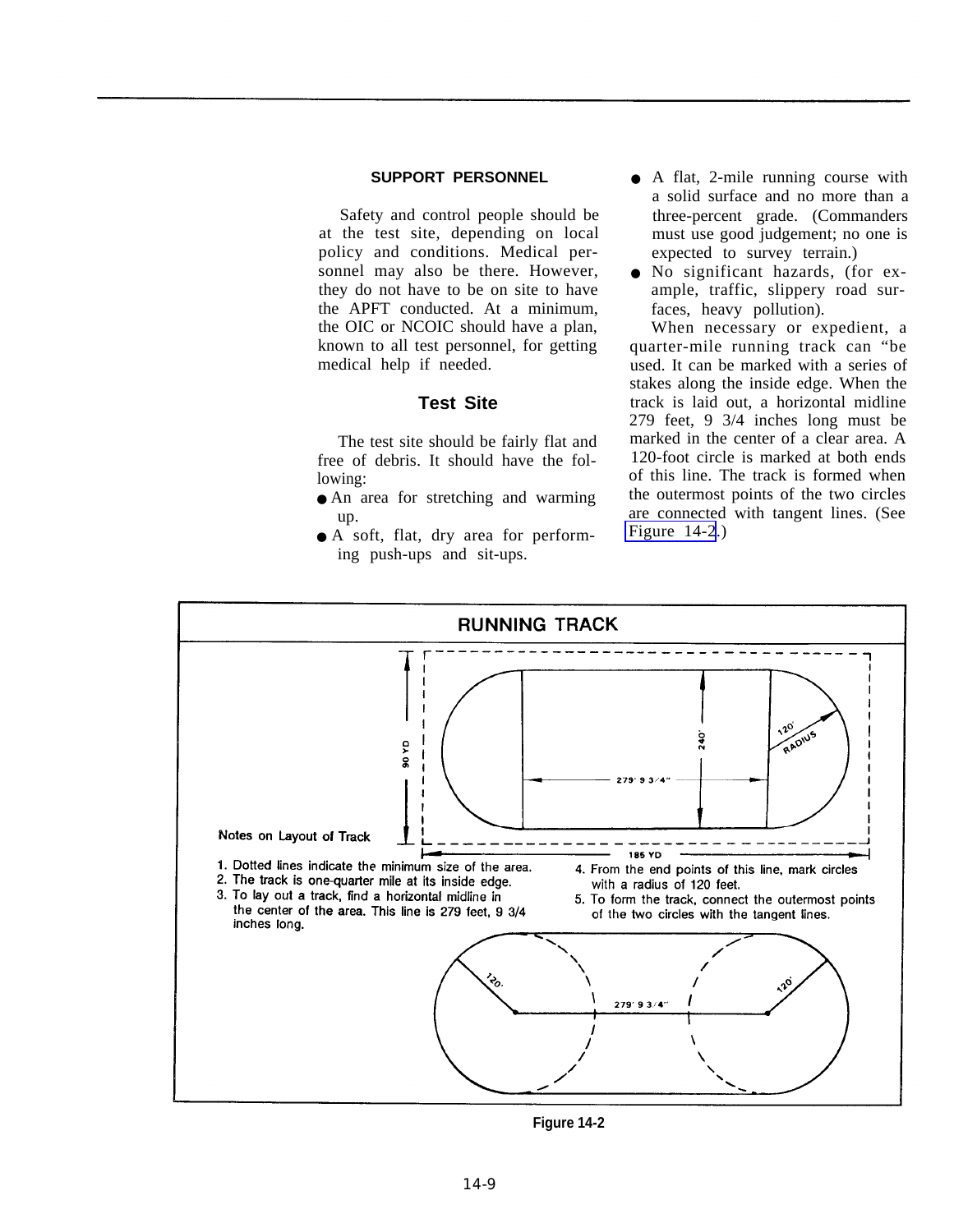A 400-meter track may be used in place of the standard quarter-mile (440-yard) track for the 2-mile run, However, one lap run on a 400-meter track is 92 inches shorter than one lap on a 440-yard track. Eight laps on a 400-meter track is 736 inches shorter than eight laps (2 miles) on a 440-yard track. Therefore, soldiers who run the 2-mile event on a 400-meter track must run eight laps plus an additional 61 feet, 4 inches.

# **Test Procedures**

On test day, soldiers are assembled in a common area and briefed by the test OIC or NCOIC about the purpose and organization of the test. The OIC or NCOIC then explains the scorecard, scoring standards, and sequence of events.

The instructions printed here in large type must be read to the soldiers: "YOU ARE ABOUT TO TAKE THE ARMY PHYSICAL FITNESS TEST, A TEST THAT WILL MEASURE YOUR MUSCULAR ENDURANCE AND CARDIORESPIRATORY FIT-NESS. THE RESULTS OF THIS TEST WILL GIVE YOU AND YOUR COMMANDERS AN INDICATION OF YOUR STATE OF FITNESS AND WILL ACT AS A GUIDE IN DETER-MINING YOUR PHYSICAL TRAIN-ING NEEDS. LISTEN CLOSELY TO THE TEST INSTRUCTIONS, AND DO THE BEST YOU CAN ON EACH OF THE EVENTS."

If scorecards have not already been issued, they are handed out at this time. The OIC or NCOIC then says the following: "IN THE APPROPRIATE SPACES, PRINT IN INK THE PER-SONAL INFORMATION REQUIRED ON THE SCORECARD." (If scorecards have been issued to the soldiers and filled out before they arrive at the test site, this remark is omitted.)

The OIC or NCOIC pauses briefly to give the soldiers time to check the information. He then says the following: "YOU ARE TO CARRY THIS CARD WITH YOU TO EACH EVENT. BEFORE YOU BEGIN, HAND THE CARD TO THE SCORER. AFTER YOU COMPLETE THE EVENT, THE SCORER WILL RECORD YOUR RAW SCORE, INITIAL THE CARD, AND RETURN IT TO YOU." (At this point, the scoring tables are explained so everyone understands how raw scores are converted to point scores.) Next, the OIC or NCOIC says the following "EACH OF YOU WILL BE ASSIGNED TO A GROUP. STAY WITH YOUR TEST GROUP FOR THE ENTIRE TEST, WHAT ARE YOUR QUES-TIONS ABOUT THE TEST AT THIS POINT?"

Groups are organized as required and given final instructions including what to do after the final event. The test is then given.

# RETAKING OF EVENTS

Soldiers who start an event incorrectly must be stopped by the scorer before they complete 10 repetitions and told what their errors are. They are then sent to the end of the line to await their turn to retake the event.

A soldier who has problems such as muscle cramps while performing an event may rest if he does not assume an illegal position in the process. If he continues, he receives credit for all correctly done repetitions within the two-minute period. If he does not continue, he gets credit for the number of correct repetitions he has performed up to that time. If he has not done 10 correct repetitions, he is sent to the end of the line to retake that event. He may not retake the event if he has exceeded 10 repetitions. Soldiers who are unable to perform 10 correct repetitions because of low fitness levels may not retake an event.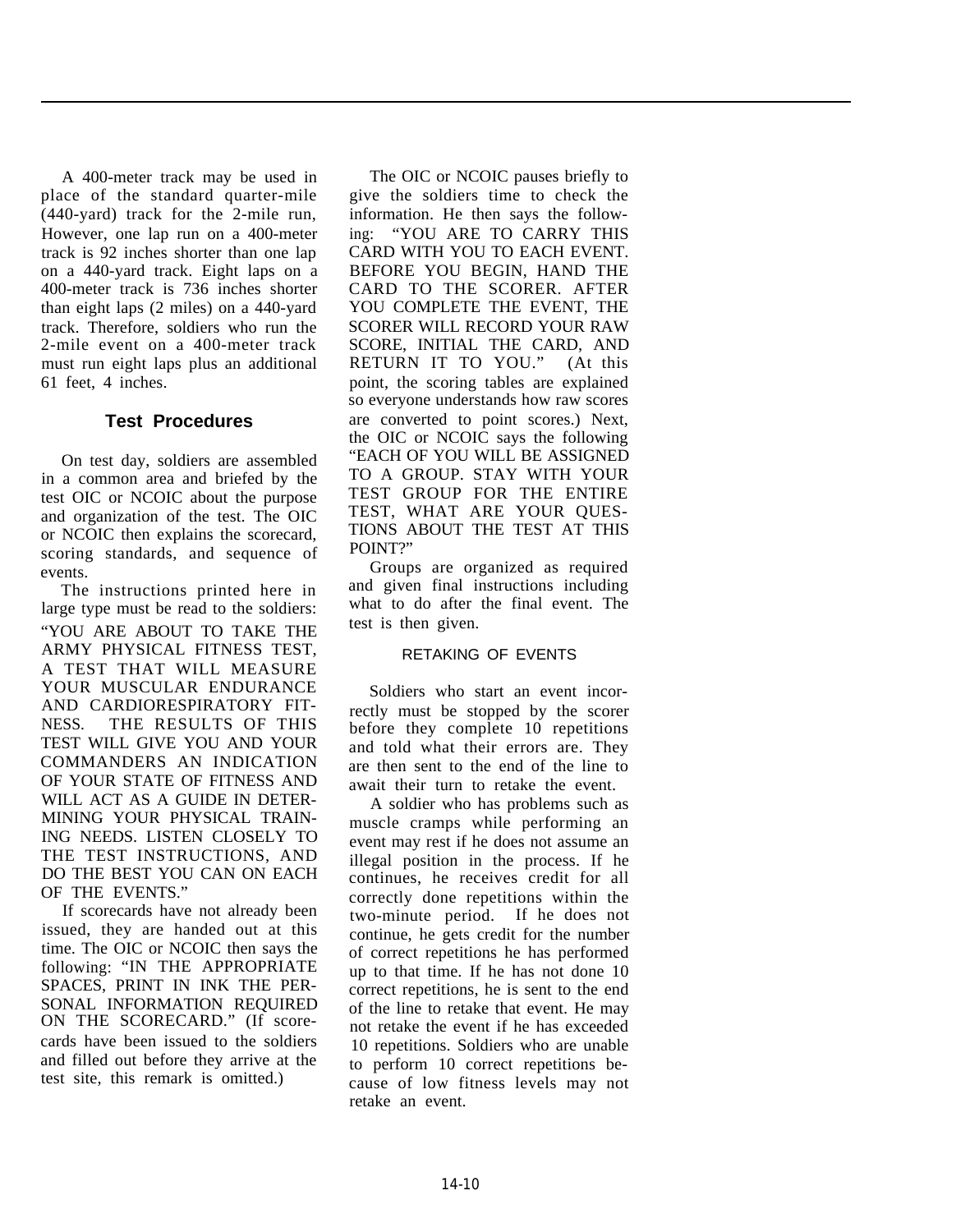#### TEST FAILURES

Soldiers who stop to rest in an authorized rest position continue to receive credit for correct repetitions performed after their rest. Soldiers who rest in an unauthorized rest position will have their performance in that event immediately terminated.

The records of soldiers who fail a record APFT for the first time and those who fail to take the APFT within the required period (AR 350-15, paragraph 11) must be flagged IAW AR 600-8-2 (Reference B).

#### RETESTING

Soldiers who fail any or all of the events must retake the entire APFT. In case of test failure, commanders may allow soldiers to retake the test as soon as the soldiers and commanders feel they are ready. Soldiers without a medical profile will be retested notlater-than three months following the initial APFT failure in accordance with AR 350-15, paragraph 11.

### **Test Sequence**

The test sequence is the push-up, sit-up, and 2-mile run (or alternate, aerobic event). The order of events cannot be changed. There are no exceptions to this sequence.

Soldiers should be allowed no less than 10 minutes, but ideally no more than 20 minutes, to recover between each event. The OIC or NCOIC determines the time to be allotted between events, as it will depend on the total number of soldiers who are participating in the APFT. If many soldiers are to be tested, staggered starting times should be planned to allow the proper intervals between events. Under no circumstances is the APFT valid if a soldier cannot begin and end all three events in two hours or less.

The following paragraphs describe the equipment, facilities, personnel,

instructions, administration, timing techniques, and scorers' duties for the pushup, sit-up, and 2-mile-run events.

#### PUSH-UPS

Push-ups measure the endurance of the chest, shoulder, and triceps muscles. (See [Figure 14-3.](#page-11-0))

#### Equipment

One stopwatch is needed along with one clipboard and pen for each scorer. The event supervisor must have the following the instructions in this chapter on how to conduct the event and one copy of the push-up scoring standards (DA Form 705).

# Facilities

There must be at least one test station for every 15 soldiers to be tested. Each station is 6 feet wide and 15 feet deep.

#### Personnel

One event supervisor must beat the test site and one scorer at each station. The event supervisor may not be the event scorer.

#### **Instructions**

The event supervisor must read the following: "THE PUSH-UP EVENT MEASURES THE ENDURANCE OF THE CHEST, SHOULDER, AND TRICEPS MUSCLES. ON THE COMMAND 'GET SET,' ASSUME THE FRONT-LEANING REST PO-SITION BY PLACING YOUR HANDS WHERE THEY ARE COMFORT-ABLE FOR YOU. YOUR FEET MAY BE TOGETHER OR UP TO 12 INCHES APART. WHEN VIEWED FROM THE SIDE, YOUR BODY SHOULD FORM A GENERALLY STRAIGHT LINE FROM YOUR SHOULDERS TO YOUR ANKLES.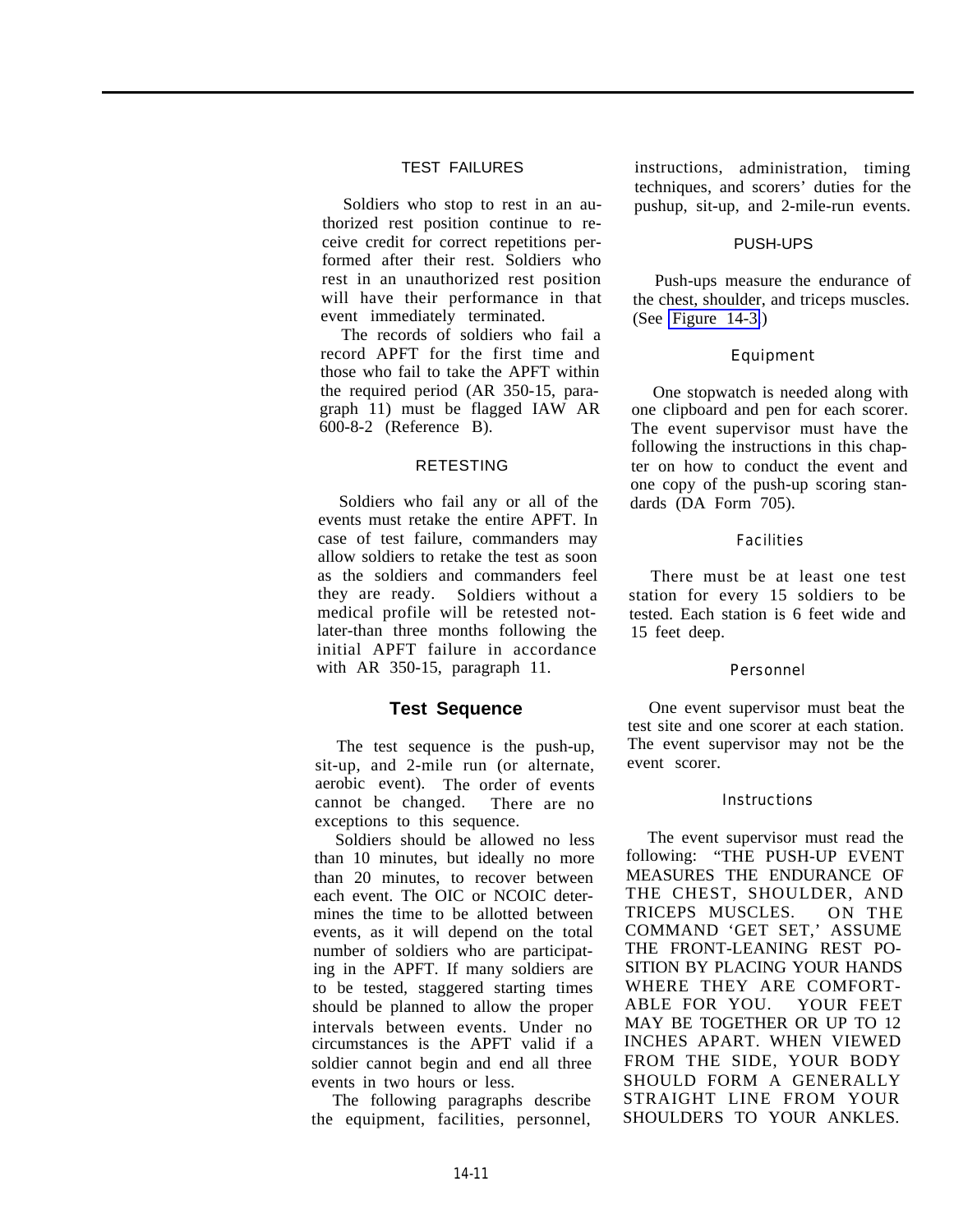<span id="page-11-0"></span>

Figure 14-3

ON THE COMMAND 'GO,' BEGIN THE PUSH-UP BY BENDING YOUR ELBOWS AND LOWERING YOUR ENTIRE BODY AS A SINGLE UNIT UNTIL YOUR UPPER ARMS ARE AT LEAST PARALLEL TO THE GROUND. THEN, RETURN TO THE STARTING POSITION BY RAISING YOUR ENTIRE BODY UNTIL YOUR ARMS ARE FULLY EXTENDED. YOUR BODY MUST REMAIN RIGID IN A GENERALLY STRAIGHT LINE AND MOVE AS A UNIT WHILE PERFORMING EACH REPETITION. AT THE END OF EACH REPETITION, THE SCORER WILL STATE THE NUMBER OF REPETITIONS YOU HAVE COM-PLETED CORRECTLY. IF YOU FAIL TO KEEP YOUR BODY GEN-ERALLY STRAIGHT, TO LOWER YOUR WHOLE BODY UNTIL YOUR UPPER ARMS ARE AT LEAST PAR-ALLEL TO THE GROUND, OR TO

EXTEND YOUR ARMS COM-PLETELY, THAT REPETITION WILL NOT COUNT, AND THE SCORER WILL REPEAT THE NUMBER OF THE LAST CORRECTLY PER-FORMED REPETITION. IF YOU FAIL TO PERFORM THE FIRST TEN PUSH-UPS CORRECTLY, THE SCORER WILL TELL YOU TO GO TO YOUR KNEES AND WILL EX-PLAIN TO YOU WHAT YOUR MIS-TAKES ARE. YOU WILL THEN BE SENT TO THE END OF THE LINE TO BE RETESTED. AFTER THE FIRST 10 PUSH-UPS HAVE BEEN PERFORMED AND COUNTED, HOWEVER, NO RESTARTS ARE ALLOWED. THE TEST WILL CON-TINUE, AND ANY INCORRECTLY PERFORMED PUSH-UPS WILL NOT BE COUNTED. AN ALTERED, FRONT-LEANING REST POSITION IS THE ONLY AUTHORIZED REST POSITION. THAT IS, YOU MAY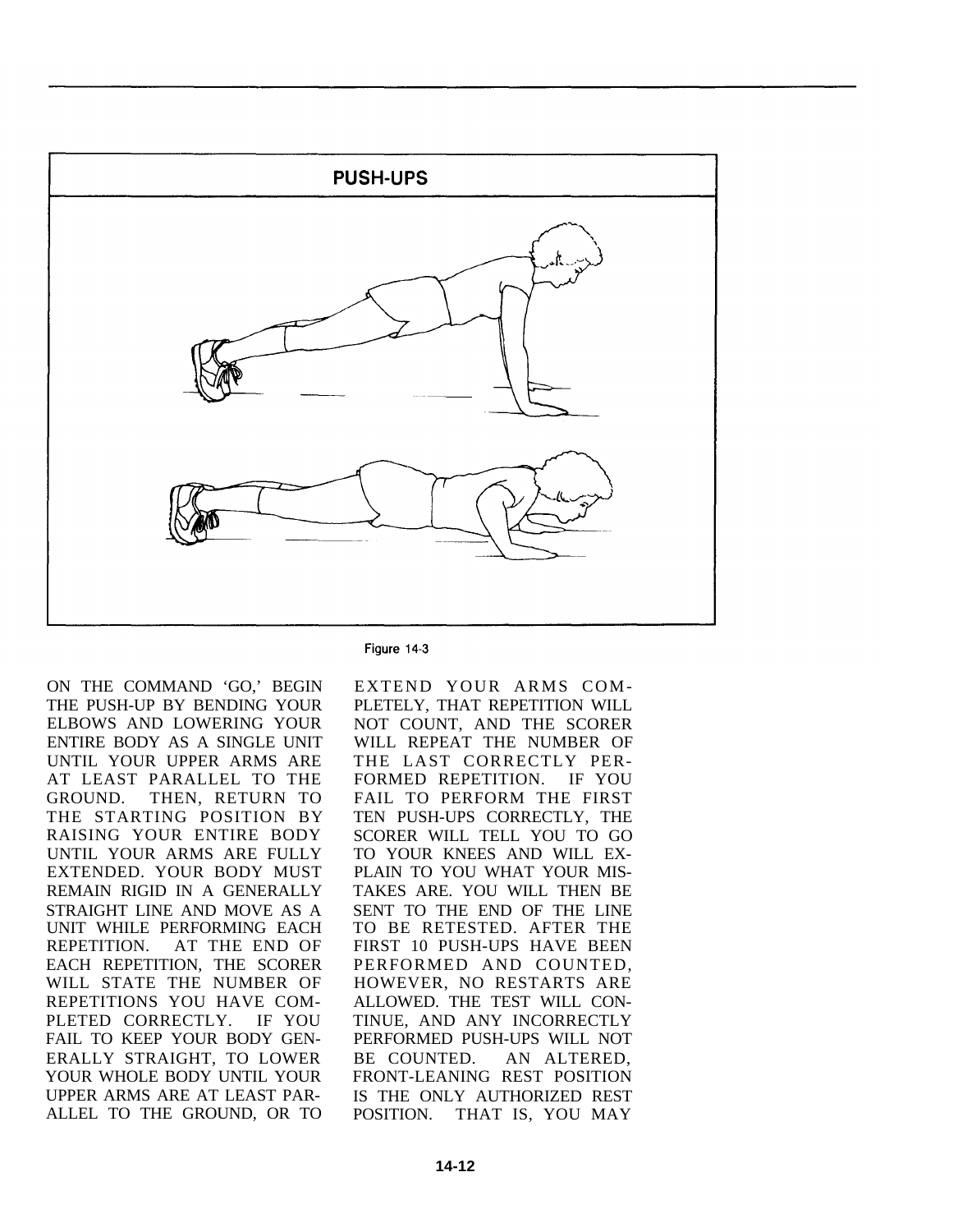SAG IN THE MIDDLE OR FLEX YOUR BACK. WHEN FLEXING YOUR BACK, YOU MAY BEND YOUR KNEES, BUT NOT TO SUCH AN EXTENT THAT YOU ARE SUPPORTING MOST OF YOUR BODY WEIGHT WITH YOUR LEGS. IF THIS OCCURS, YOUR PERFORM-ANCE WILL BE TERMINATED. YOU MUST RETURN TO, AND PAUSE IN, THE CORRECT STARTING POSITION BEFORE CONTINUING. IF YOU REST ON THE GROUND OR RAISE EITHER HAND OR FOOT FROM THE GROUND, YOUR PERFORMANCE WILL BE TERMI-NATED. YOU MAY REPOSITION YOUR HANDS AND/OR FEET DURING THE EVENT AS LONG AS THEY REMAIN IN CONTACT WITH THE GROUND AT ALL TIMES. CORRECT PERFORMANCE IS IM-PORTANT. YOU WILL HAVE TWO MINUTES IN WHICH TO DO AS MANY PUSH-UPS AS YOU CAN. WATCH THIS DEMONSTRATION." (The exercise is then demonstrated. See Figure 14-4 for a list of points that need to be made during the demonstration.) "WHAT AREYOUR QUES- doing the exercise correctly. TIONS?"

# Administration

After reading the instructions, the supervisor answers questions. Then he moves the groups to their testing stations. The event supervisor cannot be ready to begin. Successive groups do the event until all soldiers have completed it.

#### Timing Techniques

The event supervisor is the timer. He calls out the time remaining every 30 seconds and every second for the last 10 seconds of the two minutes. He ends the event after two minutes by the command "Halt!"

# Scorers' Duties

Scorers must allow for differences in the body shape and structure of each soldier. The scorer uses each soldier's starting position as a guide throughout the event to evaluate each repetition. The scorer should talk to the soldier before the event begins and have him do a few repetitions as a warm-up and reference to ensure he is

# ADDITIONAL POINTS TO DEMONSTRATE FOR THE PUSH-UP EVENT

The following points must be clarified during the demonstration:

- The soldier's chest may touch the ground (mat or floor) during the push-up as long as the contact does not provide him an advantage. He cannot use the ground to bounce off of or momentarily rest on. However, penalizing a soldier for touching the ground with the chest is unfair. Some soldiers have a large chest or abdomen or are otherwise developed in a way which makes touching the ground unavoidable when they are in the correct down position. Do not count those repetitions in which bouncing off the ground has given the soldier an unfair advantage. Do not count those repetitions in which the long bone of the upper arm does not reach a position parallel to the ground.
- Soldiers may reposition their hands during the push-up event as long as the hands remain in contact with the at all times. The hands can be repositioned either forward, inward, outward, or backward. If a soldier repositions his hands too far backward, the legal front-leaning rest position may be violated.
- In the rest position, a soldier may sag in the middle or flex his back in the altered front-leaning rest position; however, he may not readjust his hands backward and/ or bend his knees to such a point that when he bends at the waist and/or knees, he supports most of his body weight with his legs. If this occurs, the soldier's performance in the event will be terminated.
- The feet may not be braced during the push-up event. Test administrators must ensure that a non-slip surface is available.
- Soldiers may do the push-up event on their fists. This may be necessary due to a prior injury. There is no unfair advantage to be gained by doing so.
- Soldiers may not cross their feet while doing the pushup event. This ensures as much standardization as possible and avoids violation of the proper front-leaning rest position, which is the only authorized starting position for this event.
- Soldiers may not take any part of the APFT in bare feet.
- Soldiers should not wear glasses while performing the push-up event.
- If a mat is used, the entire body must be on the mat.

**Figure 14-4**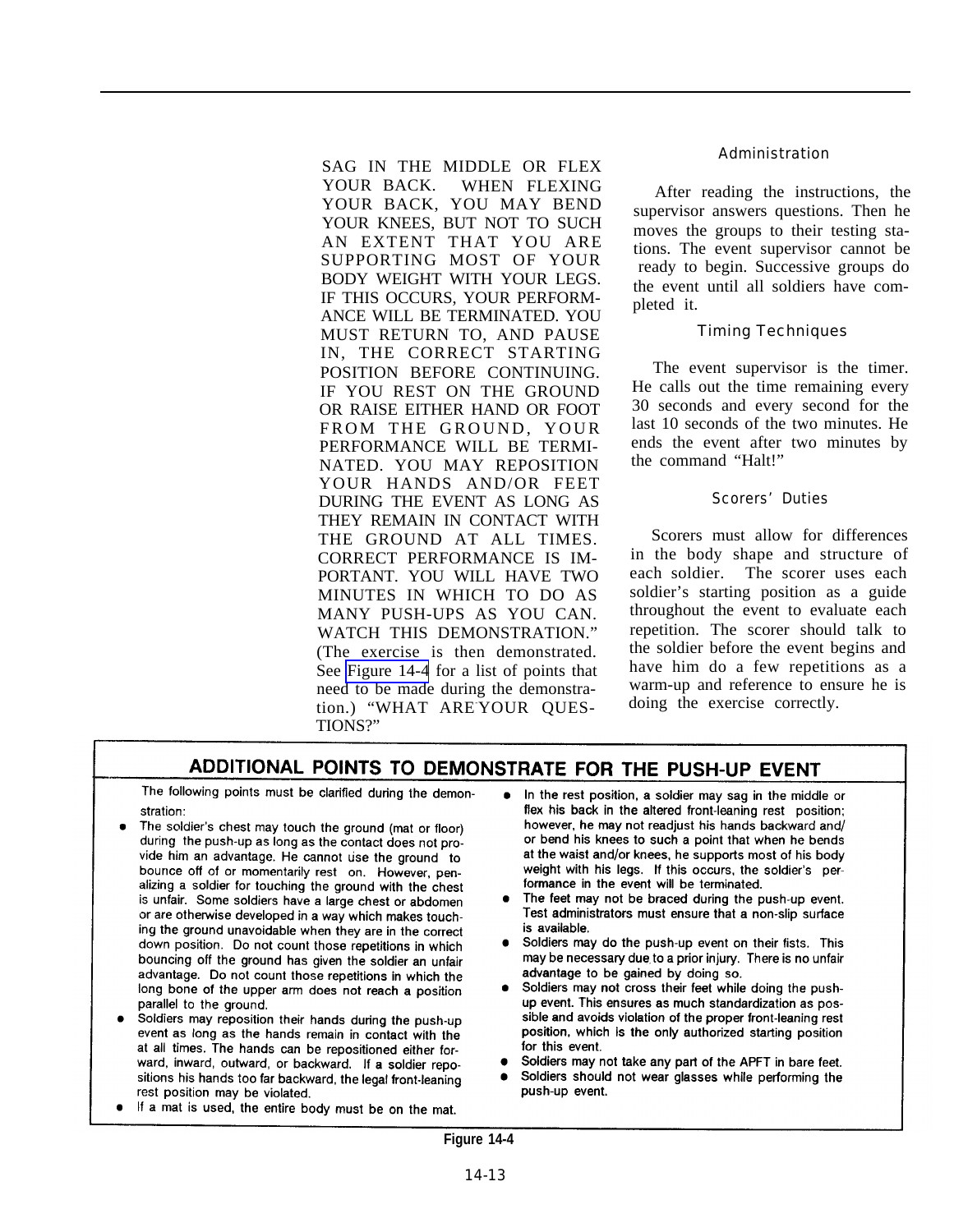The scorer may either sit or kneel about three feet from the testee's shoulder at a 45-degree angle in front of it. The scorer's head should be about even with the testee's shoulder when the latter is in the front-leaning rest position. Each scorer determines for himself if he will sit or kneel when scoring. He may not lie down or stand while scoring. He counts out loud the number of correct repetitions completed and repeats the number of the last correct push-up if an incorrect one is done. Scorers tell the testees what they do wrong as it occurs during the event. A critique of the performance is done following the test.

When the soldier completes the event, the scorer records the number of correctly performed repetitions, initials the scorecard, and returns it to the soldier.

# SIT-UPS

This event measures the endurance of the abdominal and hip-flexor muscles. (See Figure 14-5.)

# Equipment

One stopwatch is needed along with one clipboard and pen for each scorer. The event supervisor must have the following: the instructions in this chapter on how to conduct the event and one copy of the sit-up scoring standards (DA Form 705).

# Facilities

Each station is 6 feet wide and 15 feet deep. Ensure that no more than 15 soldiers are tested at a station.

### Personnel

One event supervisor must be at the test site and one scorer at each station. The event supervisor may not be the event scorer.

# **Instructions**

The event supervisor must read the following: "THE SIT-UP EVENT MEASURES THE ENDURANCE OF THE ABDOMINAL AND HIP-FLEXOR MUSCLES. ON THE



**Figure 14-5**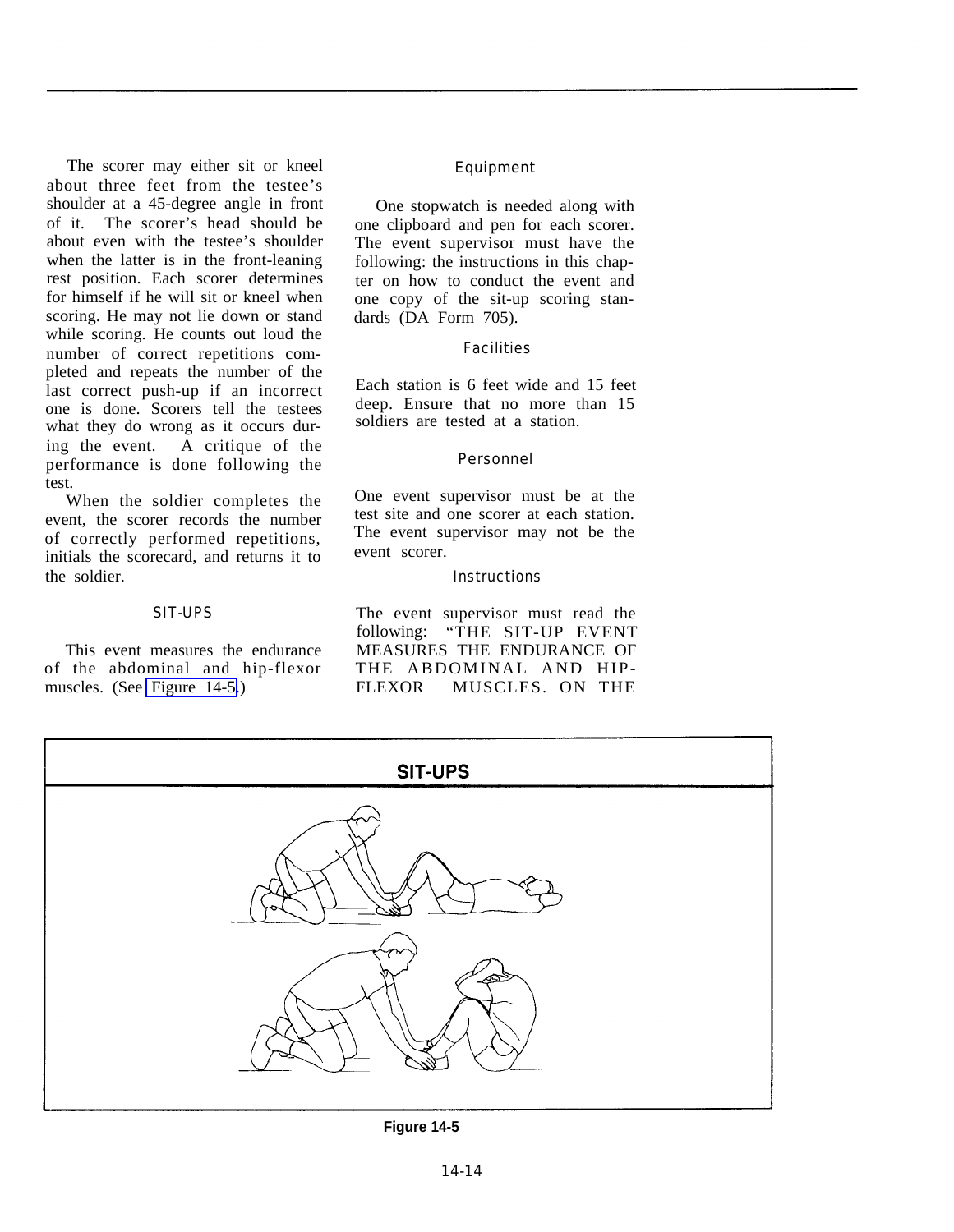<span id="page-14-0"></span>COMMAND "GET SET", ASSUME THE STARTING POSITION BY LYING ON YOUR BACK WITH YOUR KNEES BENT AT A 90- DEGREE ANGLE. YOUR FEET MAY BE TOGETHER OR UP TO 12 INCHES APART. ANOTHER PERSON WILL HOLD YOUR ANKLES WITH THE HANDS ONLY. NO OTHER METHOD OF BRACING OR HOLDING THE FEET IS AUTHORIZED. THE HEEL IS THE ONLY PART OF YOUR FOOT THAT MUST STAY IN CON-TACT WITH THE GROUND. YOUR FINGERS MUST BE INTERLOCKED BEHIND YOUR HEAD AND THE BACKS OF YOUR HANDS MUST TOUCH THE GROUND. YOUR ARMS AND ELBOWS NEED NOT TOUCH THE GROUND. ON THE COMMAND "GO", BEGIN RAIS-ING YOUR UPPER BODY FOR-WARD TO, OR BEYOND, THE

VERTICAL POSITION. THE VER-TICAL POSITION MEANS THAT THE BASE OF YOUR NECK IS ABOVE THE BASE OF YOUR SPINE. AFTER YOU HAVE REACHED OR SURPASSED THE VERTICAL POSI-TION, LOWER YOUR BODY UNTIL THE BOTTOM OF YOUR SHOUL-DER BLADES TOUCH THE GROUND. YOUR HEAD, HANDS, ARMS, OR ELBOWS DO NOT HAVE TO TOUCH THE GROUND. AT THE END OF EACH REPETITION, THE SCORER WILL STATE THE NUMBER OF SIT-UPS YOU HAVE CORRECTLY COMPLETED. A REPETITION WILL NOT COUNT IF YOU FAIL TO REACH THE VER-TICAL POSITION, FAIL TO KEEP YOUR FINGERS INTERLOCKED BEHIND YOUR HEAD, ARCH OR BOW YOUR BACK AND RAISE YOUR BUTTOCKS OFF THE

# ADDITIONAL POINTS TO DEMONSTRATE FOR THE SIT-UP EVENT

The following points must be clarified during the demonstration:

- To minimize stress to the neck, it is recommended that the soldier keep his chin curled downward and touching the top of his chest throughout the performance of the situp event.
- From the starting (down) position, or during any phase of the sit-up, the soldier may not use his hands or arms to pull himself up to push off the ground (floor or mat) in order to help himself attain the up position. Any of these procedures can give the violator an unfair advantage. They also violate the intent of the event. The sit-up event will be terminated immediately for those soldiers who, by pushing or pulling, use their arms to assist themselves in attaining the up position.
- If a mat is used, the entire body, including the feet and head, must be on the mat at the start.
- From the starting (down) position, or during any phase of the sit-up, the soldier may not swing his hands or arms in order to help himself attain the up position. If this occurs, that repetition does not count.
- The soldier may wiggle to attain the up position. This gives him no advantage.
- While in the up position, the soldier may not  $\bullet$ help himself stay in that position by using the elbows or any part of the arms to lock on to or brace against the legs. The elbows can go either inside or outside the knees. However, to push or pull them into the sides or tops of the knees to get extra leverage and rest gives an unfair advantage to that soldier. Therefore, soldiers who use this technique will be warned once for the first violation and immediately terminated if the violation continues or recurs.
- During the performance of the sit-up event, the fingers must be interlocked and behind the head. As long as any of the fingers are overlapping to any degree, the fingers are considered to be interlocked.
- If either foot breaks contact with the ground during a repetition, that repetition will not count. Both heels must stay in contact with the ground (floor or mat) during the performance of the event. The scorer should ensure that the holder has the soldier's feet properly secured. The scorer tells the soldier if his heel(s) is raised from the ground and that the repetition will not count.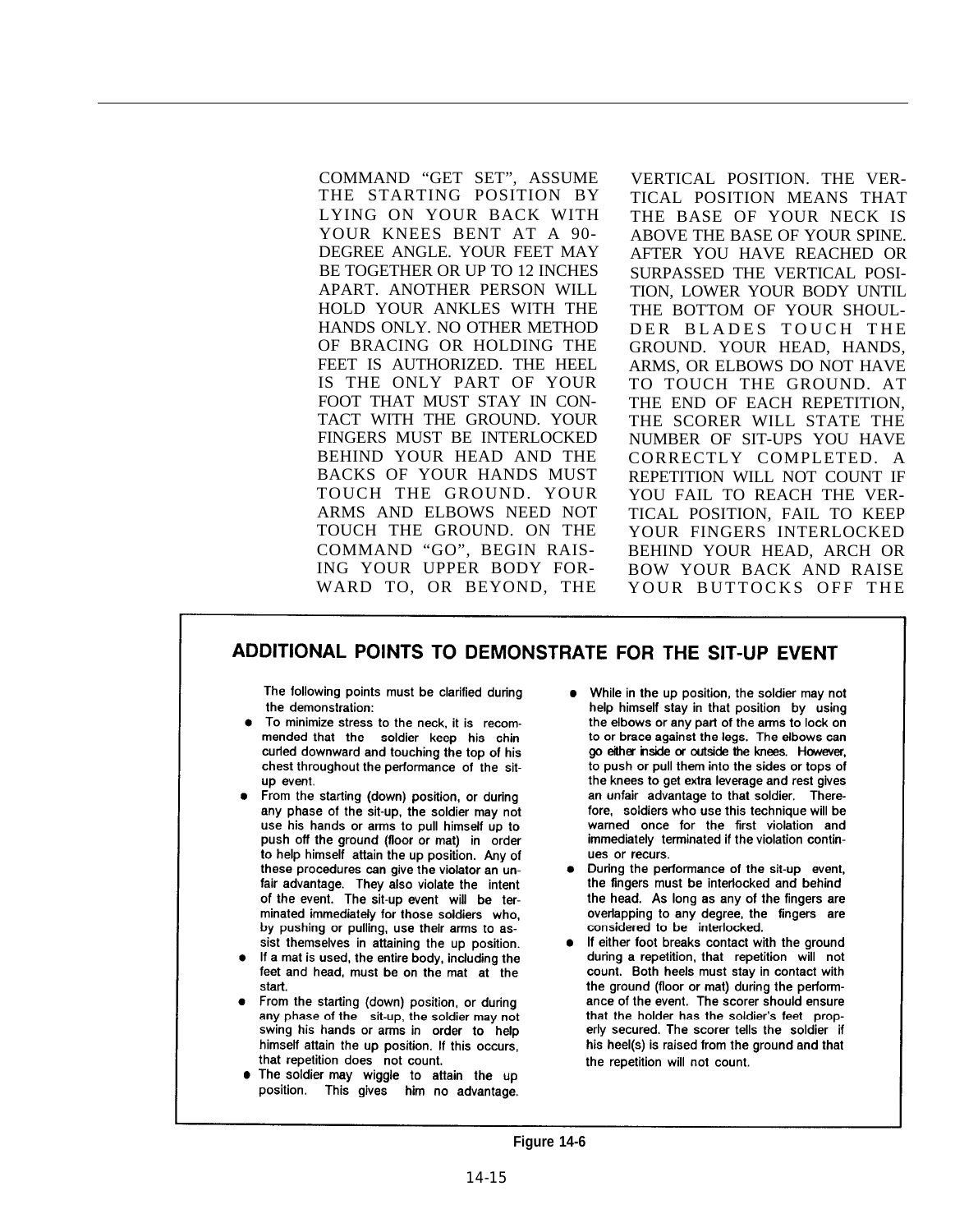GROUND TO RAISE YOUR UPPER BODY, OR LET YOUR KNEES EXCEED A 90-DEGREE ANGLE. IF A REPETITION DOES NOT COUNT, THE SCORER WILL RE-PEAT THE NUMBER OF YOUR LAST CORRECTLY PERFORMED SIT-UP. THE UP POSITION IS THE ONLY AUTHORIZED REST POSI-TION. IF YOU STOP AND REST IN THE DOWN (STARTING) POSITION, THE EVENT WILL BE TERMI-NATED. AS LONG AS YOU MAKE A CONTINUOUS PHYSICAL EF-FORT TO SIT UP, THE EVENT WILL NOT BE TERMINATED. YOU MAY NOT USE YOUR HANDS OR ANY OTHER MEANS TO PULL OR PUSH YOURSELF UP TO THE UP (RESTING) POSITION OR TO HOLD YOURSELF IN THE REST POSI-TION. IF YOU DO SO, YOUR PER-FORMANCE IN THE EVENT WILL BE TERMINATED. CORRECT PER-FORMANCE IS IMPORTANT. YOU WILL HAVE TWO MINUTES TO PERFORM AS MANY SIT-UPS AS YOU CAN. WATCH THIS DEMON-STRATION." (The exercise is then demonstrated. See [Figure 14-6](#page-14-0) for a list of points that need to be made during the demonstration.) "WHAT ARE YOUR QUESTIONS?"

# Administration

After reading the instructions, the supervisor answers questions. He then moves the groups to their testing stations. The event supervisor cannot be a scorer. At this point, the testing is ready to begin. Successive groups do the event until all soldiers have completed it.

# Timing Techniques

The event supervisor is the timer. He calls out the time remaining every 30 seconds and every second for the last 10 seconds of the two minutes. He ends the event after two minutes by the command "Halt!"

# Scorers' Duties

The scorer may either kneel or sit about three feet from the testee's hip. The scorer's head should be about even with the testee's shoulder when the latter is in the vertical (up) position. Each scorer decides for himself whether to sit or kneel down when scoring. He may not lie down or stand while scoring. The scorer counts aloud the number of correctly performed sit-ups and repeats the number of the last correctly performed repetition if an incorrect one is done. Scorers tell the testees what they are doing wrong as it occurs during the event. A critique of his performance is given to each soldier after the event. When the soldier completes the event, the scorer records the number of correctly performed situps, initials the scorecard, and returns it to the soldier.

When checking for correct body position, the scorer must be sure that at a 90-degree angle is formed at each knee by the soldier's upper and lower leg. The angle to be measured is not the one formed by the lower leg and the ground. If, while performing the situp event, this angle becomes greater than 90 degrees, the scorer should instruct the testee and holder to reposition the legs to the proper angle and obtain compliance before allowing the testee's performance to continue. The loss of the proper angle does not terminate the testee's performance in the event. When the soldier comes to the vertical position, the scorer must be sure that the base of the soldier's neck is above or past the base of the spine. A soldier who simply touches his knees with his elbows may not come to a completely vertical position. The scorer must ensure that the holder uses only his hands to brace the exerciser's feet.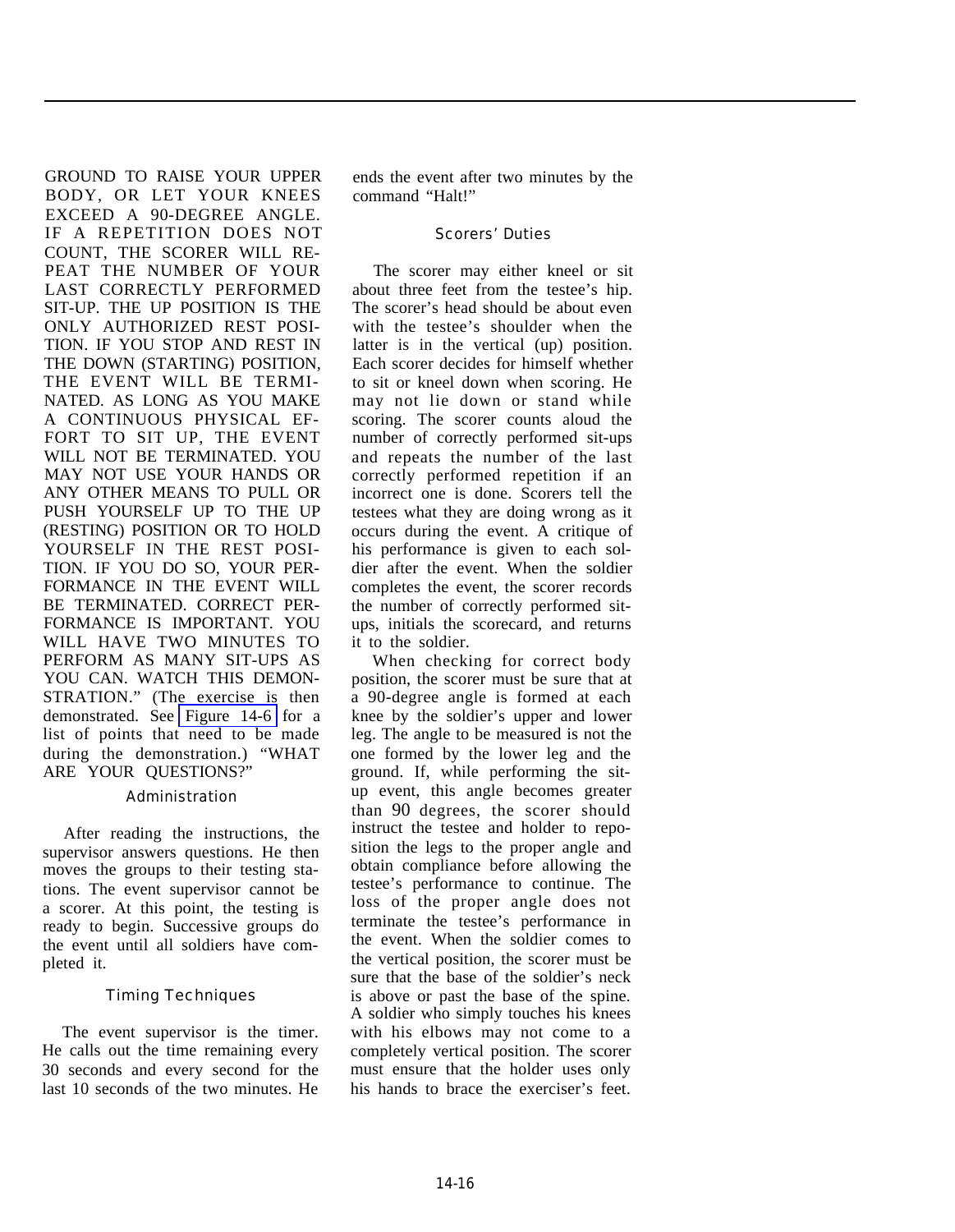# **TWO-MILE RUN**

This event tests cardiorespiratory (aerobic) endurance and the endurance of the leg muscles. (See Figure 14-7.)

### Equipment

Two stopwatches for the event supervisor, one clipboard and pen for each scorer, copies of the event's instructions and standards, and numbers for the testees are needed.

#### Facilities

There must be a level area with no more than a three-degree slope on which a measured course has been marked. An oval-shaped track of known length may be used. If a road course is used, the start and finish and one-mile (half way) point must be clearly marked.

#### Personnel

One event supervisor and at least one scorer for every 15 runners are required.

#### **Instructions**

The event supervisor must read the following: "THE TWO-MILE RUN IS USED TO ASSESS YOUR AEROBIC FITNESS AND YOUR LEG MUSCLES' ENDURANCE. Y o u MUST COMPLETE THE RUN WITH-OUT ANY PHYSICAL HELP. AT THE START, ALL SOLDIERS WILL LINE UP BEHIND THE STARTING LINE. ON THE COMMAND 'GO,' THE CLOCK WILL START. YOU WILL BEGIN RUNNING AT YOUR OWN PACE. TO RUN THE RE-QUIRED TWO MILES, YOU MUST COMPLETE (describe the number of laps, start and finish points, and course layout). YOU ARE BEING TESTED ON YOUR ABILITY TO COMPLETE THE 2-MILE COURSE IN THE SHORTEST TIME POSSIBLE. AL-THOUGH WALKING IS AUTHOR-IZED, IT IS STRONGLY DISCOUR-AGED. IF YOU ARE PHYSICALLY HELPED IN ANY WAY (FOR EX-AMPLE, PULLED, PUSHED, PICKED UP, AND/OR CARRIED) OR LEAVE THE DESIGNATED RUNNING COURSE FOR ANY



**Figure 14-7**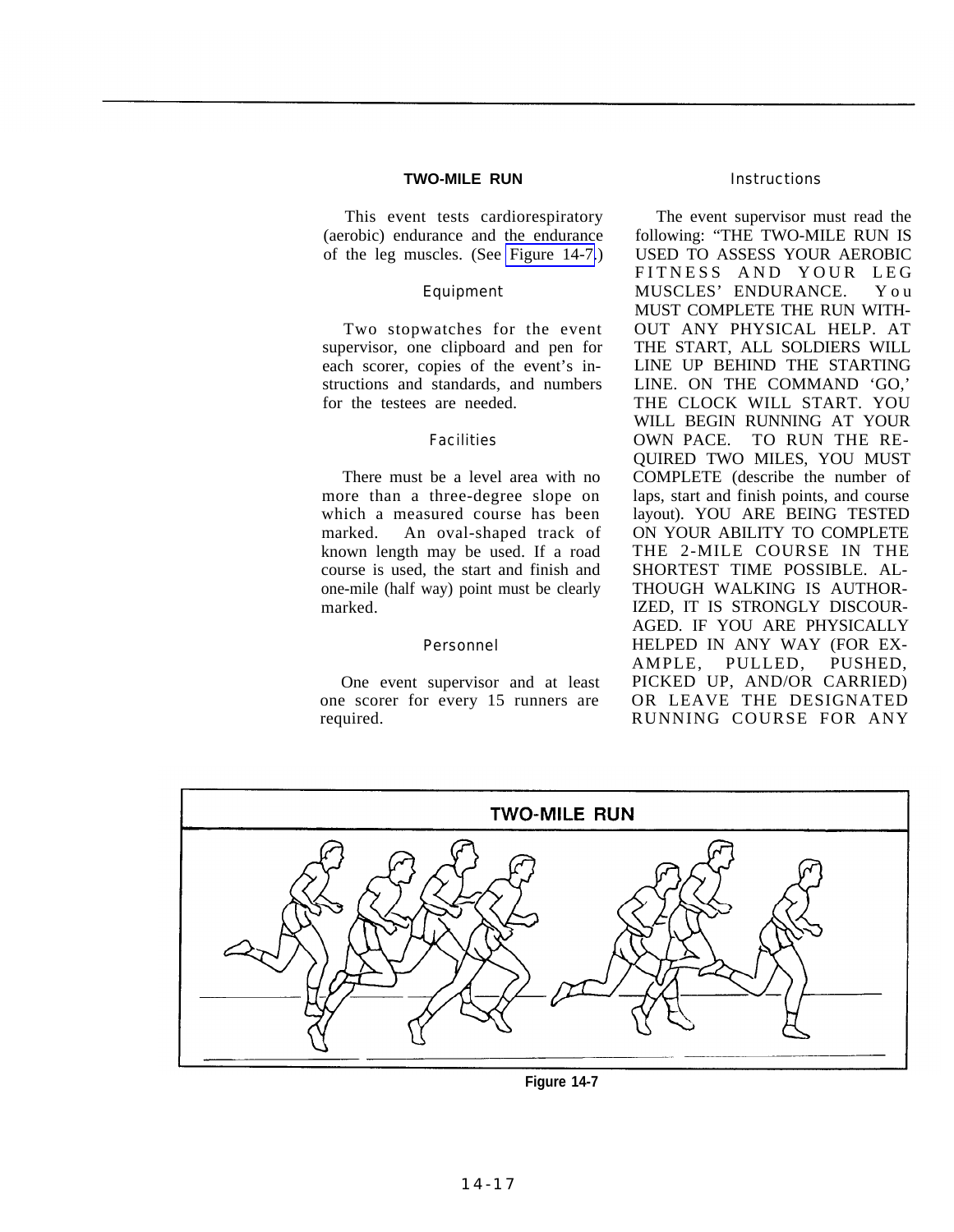REASON, YOU WILL BE DISQUALI-FIED. (IT IS LEGAL TO PACE A SOLDIER DURING THE 2-MILE RUN. AS LONG AS THERE IS NO PHYSICAL CONTACT WITH THE PACED SOLDIER AND IT DOES NOT PHYSICALLY HINDER OTHER SOLDIERS TAKING THE TEST, THE PRACTICE OF RUNNING AHEAD OF, ALONG SIDE OF, OR BEHIND THE TESTED SOLDIER, WHILE SERVING AS A PACER, IS PER-MITTED. CHEERING OR CALL-ING OUT THE ELAPSED TIME IS ALSO PERMITTED.) THE NUM-BER ON YOUR CHEST IS FOR IDENTIFICATION. YOU MUST MAKE SURE IT IS VISIBLE AT ALL TIMES. TURN IN YOUR NUMBER WHEN YOU FINISH THE RUN. THEN, GO TO THE AREA DESIG-NATED FOR THE COOL-DOWN AND STRETCH. DO NOT STAY NEAR THE SCORERS OR THE FINISH LINE AS THIS MAY IN-TERFERE WITH THE TESTING. WHAT ARE YOUR QUESTIONS ON THIS EVENT?"

# Administration

After reading the instructions, the supervisor answers questions. He then organizes the soldiers into groups of no more than 10. The scorer for each group assigns a number to each soldier in the group. At the same time, the scorer collects the scorecards and records each soldier's number.

### Timing Techniques

The event supervisor is the timer. He uses the commands "Get set" and "Go." Two stopwatches are used in case one fails. As the soldiers near the finish line, the event supervisor calls off the time in minutes and seconds (for example, "Fifteen-thirty, fifteenthirty-one, fifteen-thirty -two," and so on).

#### Scorers' Duties

The scorers observe those runners in their groups, monitor their laps (if appropriate), and record their times as they cross the finish line. (It is often helpful to record the soldiers' numbers and times on a separate sheet of paper or card. This simplifies the recording of finish times when large groups of soldiers are simultaneously tested.) After all runners have completed the run, the scorers determine the point value for each soldier's run time, record the point values on the scorecards, and enter their initials in the scorers' blocks. In all cases, when a time falls between two point values, the lower point value is used and recorded. For example, if a female soldier, age 17 to 21, runs the two miles in 15 minutes and 19 seconds, the score awarded is 95 points.

At this time, the scorers for the 2 mile run also convert the raw scores for the push-up and sit-up events by using the scoring standards on the back side of the scorecard. They enter those point values on the scorecards and determine the total APFT score for each soldier before giving the scorecards to the test's OIC or NCOIC. After the test scores have been checked, the test's OIC or NCOIC signs all scorecards and returns them to the unit's commander or designated representative.

# **Test Results**

The soldier's fitness performance for each APFT event is determined by converting the raw score for each event to a point score.

Properly interpreted, performance on the APFT shows the following:

- Each soldier's level of physical fitness.
- The entire unit's level of physical fitness.
- Deficiencies in physical fitness.
- Soldiers who need special attention.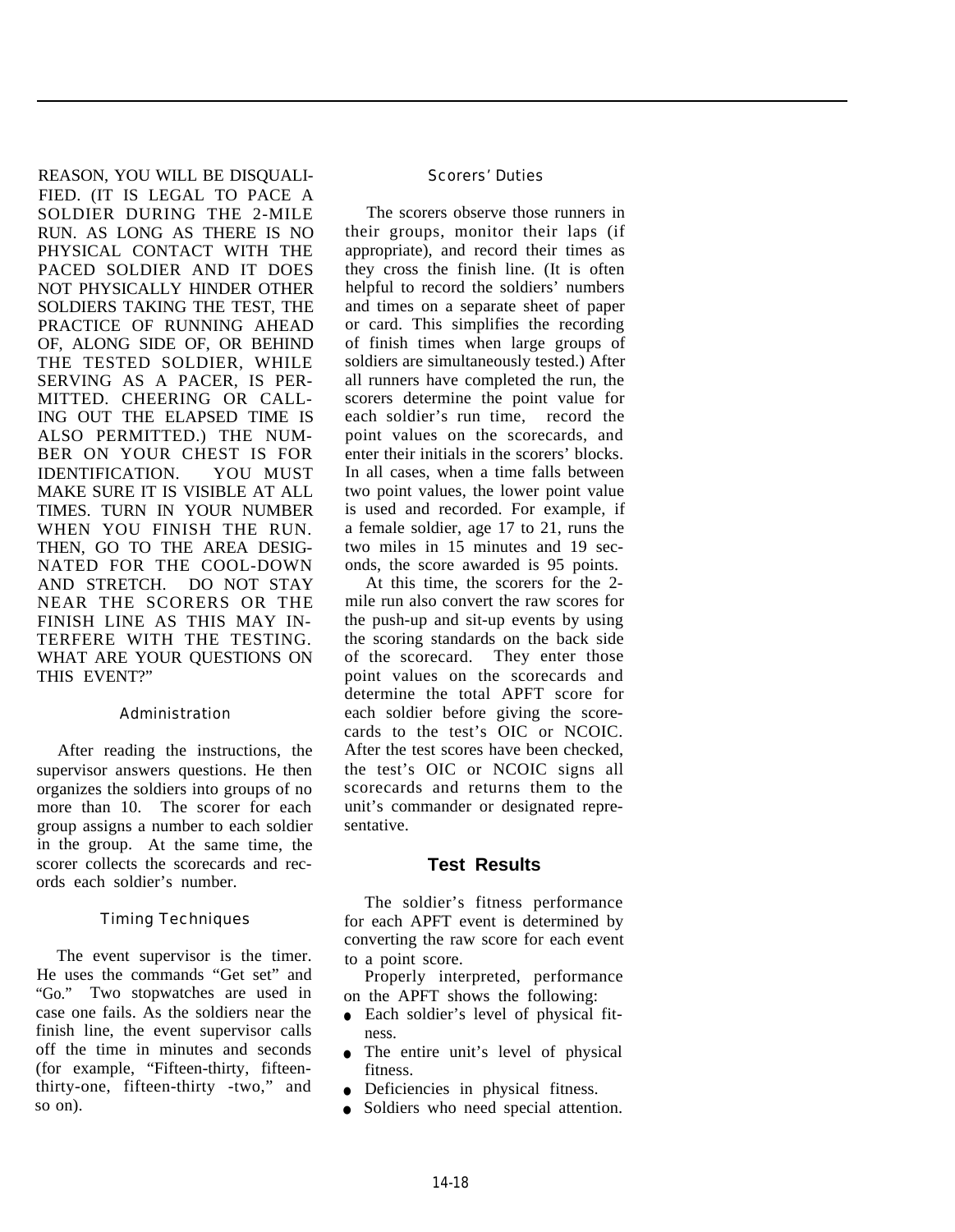(Leaders must develop special programs to improve the performance of soldiers who are below the required standards.)

Commanders should not try to determine the individual's or the unit's strengths and weaknesses in fitness by using only the total scores. A detailed study of the results on each event is more important. For a proper analysis of the unit's performance, event scores should be used. They are corrected for age and sex. Therefore, a female's 80 point push-up score should be considered the same as a male's 80-point push-up score. Using the total point value or raw scores may distort the interpretation.

# **Scores Above Maximum**

the maximum score on one or more lows:

APFT events, the official, maximum score on the APFT must remain at 300 (100 points per event). Some commanders, however, want to know unofficial point scores to reward soldiers for their extra effort.

Only those soldiers who score 100 points in all three events are eligible to determine their score on an extended scale. To fairly determine the points earned, extra points are awarded at the same rate as points obtained for scores at or below the 100 point level. Each push-up and sit-up beyond the maximum is worth one point as is every sixsecond decrease in the run time. Take, for example, the following case shown in Figure 14-8. A male soldier performs above the maximum in the 17-21 age group by doing 87 push-ups and 98 sit-ups and by running the two miles in 11 minutes and 12 seconds. Even though some soldiers exceed His score would be calculated as fol-

| <b>CALCULATION FOR AGE 17-21 MALE</b>                              |        |
|--------------------------------------------------------------------|--------|
|                                                                    |        |
| <b>PUSH-UPS</b>                                                    |        |
| Actual                                                             | 87     |
| Maximum                                                            | 82     |
| <b>Additional points</b>                                           | $+5$   |
| Points (official)                                                  | 100    |
| Points (unofficial)                                                | 105    |
| <b>SIT-UPS</b>                                                     |        |
| Actual                                                             | 98     |
| Maximum                                                            | 92     |
| <b>Additional points</b>                                           | -6     |
| Points (official)                                                  | 100    |
| Points (unofficial)                                                | 106    |
| 2-MILE RUN                                                         |        |
| Actual                                                             | 11:12  |
| Maximum                                                            | 11:54  |
|                                                                    | :42    |
| ADDITIONAL POINTS $(42 \text{ sec}/6 = 7) + 7$                     |        |
| Points (official)                                                  | 100    |
| Points (unofficial)                                                | 107    |
| Thus, the unofficial total for this soldier in the three events is |        |
| determined in the following way:                                   |        |
| PUSH-UPS                                                           | 105    |
| <b>SIT-UPS</b>                                                     | 106    |
| 2-MILE RUN                                                         | $+107$ |
| <b>UNOFFICIAL TOTAL</b>                                            | 318    |
|                                                                    |        |

**Figure 14-8**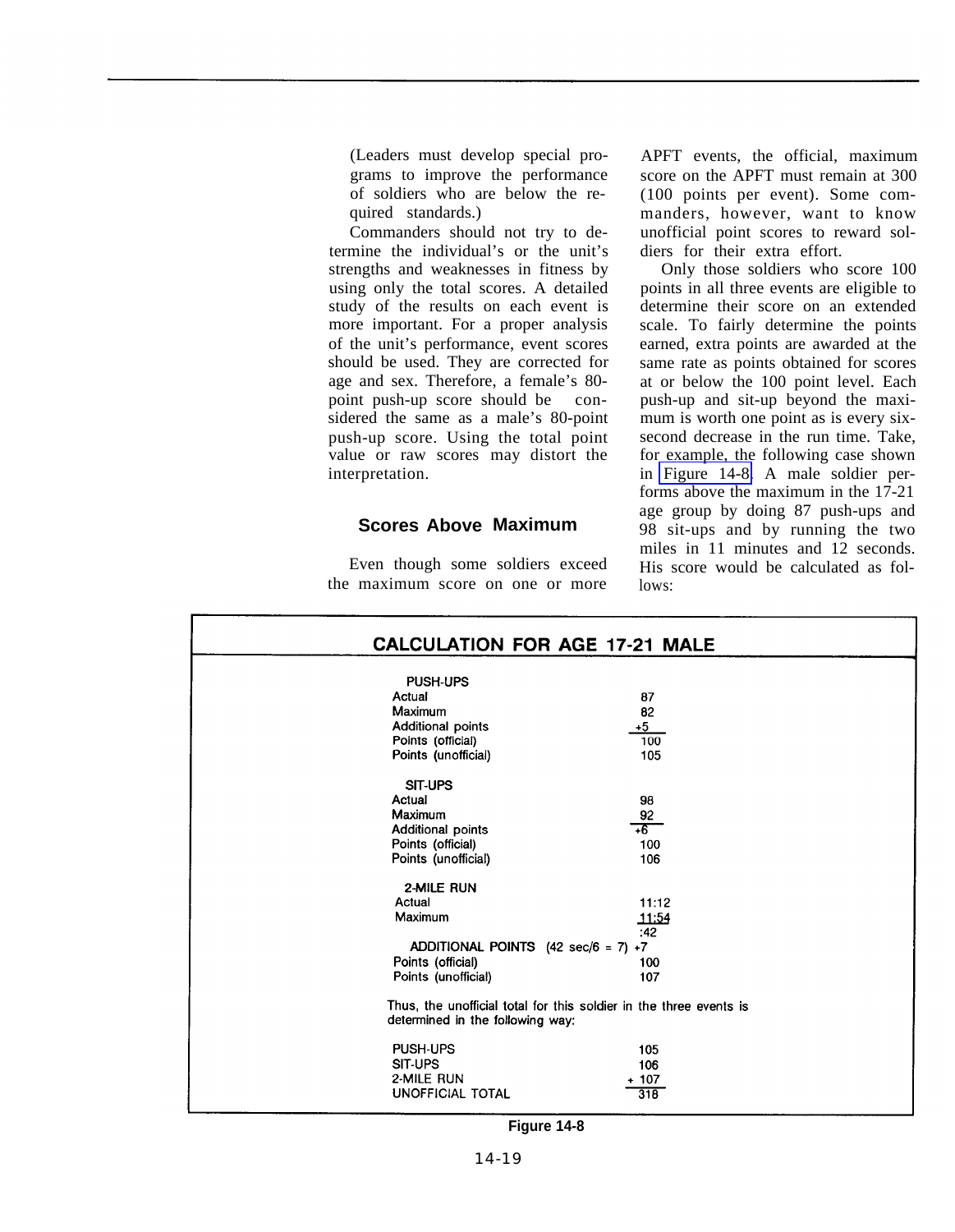The calculations on the previous page, give the soldier a total score of 318 points. This method lets the commander easily determine the scores for performances that are above the maximum. He may recognize soldiers for their outstanding fitness achievements, not only on the APFT but also for other, unofficial fitness challenges. Using this method ensures that each soldier has an equal chance to be recognized for any of the tested fitness components. Commanders may also establish their own incentive programs and set their own unit's standards (AR 350-15).

# **Temporary Profiles**

A soldier with a temporary profile must take the regular three-event APFT after the profile has expired. (Soldiers with temporary profiles of more than three months may take an alternate test as determined by the commander with input from health-care personnel. ) Once the profile is lifted, the soldier must be given twice the time of the profile (but not more than 90 days) to train for the APFT. For example, if the profile period was 7 days, the soldier has 14 days to train for the APFT after the profile period ends. If a normally scheduled APFT occurs during the profile period, the soldier should be given a mandatory make-up date.

# **Permanent Profiles**

A permanently profiled soldier is given a physical training program by the profiling officer using the positive profile form DA 3349 (see [Appendix](#page-0-0) [B\).](#page-0-0) The profiling officer gives the unit's commander a list of physical activities that are suitable for the profiled soldier. He also indicates the events and/or alternate aerobic event that the soldier will do on the APFT. This recommendation, made after consultation with the profiled soldier, should address the soldier's abilities

and preference and the equipment available. (See DA Form 3349, Physical Profile, referenced in AR 40-501.)

The profiled soldier must perform all the regular APFT events his medical profile permits. Each soldier must earn at least 60 points on the regular events to receive a "go." He must also complete the alternate event in a time equal to or less than the one listed for his age group. For example, a soldier whose profile forbids only running will do the push-up and sit-up events and an alternate aerobic event. He must get at least a minimum passing score on each event to earn a "go" for the test. A soldier whose profile prevents two or more APFT events must complete the 2-mile run or an alternate aerobic event to earn a "go" on the test. Soldiers who cannot do any of the aerobic events due to a profile cannot be tested. Such information will be recorded in their official military record.

The standards for alternate events are listed in [Figure 14-9.](#page-20-0) Scoring for all alternate events is on a go/no go basis. Soldiers who do push-up and sit-up events but who take an alternate aerobic event are not awarded promotion points for APFT performance.

# **Alternate Events**

Alternate APFT events assess the aerobic fitness and muscular endurance of soldiers with permanent medical profiles or long-term (greater than three months) temporary profiles who cannot take the regular, three-event APFT.

The alternate aerobic APFT events are the following:

- 800-yard-swim test.
- 6.2-mile-stationary- bicycle ergometer test with a resistance setting of 2 kiloponds (2 kilograms) or 20 newtons.
- 6.2-mile-bicycle test on a conventional bicycle using one speed.
- 2.5-mile-walk test.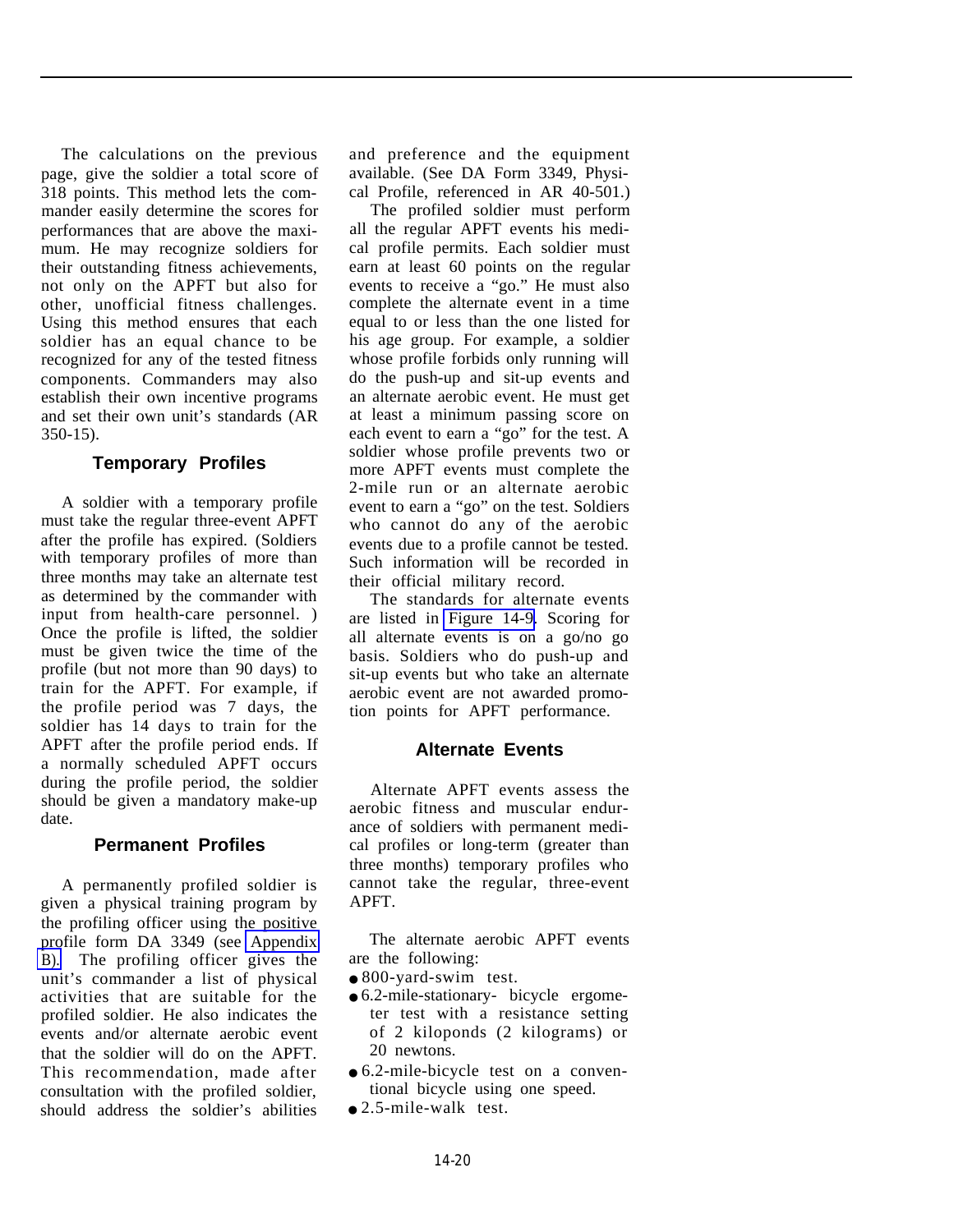<span id="page-20-0"></span>

|                                            | ALTERNATE TEST STANDARDS BY EVENT, SEX, AND AGE |                |                |                |                |                |                |                |                |  |  |
|--------------------------------------------|-------------------------------------------------|----------------|----------------|----------------|----------------|----------------|----------------|----------------|----------------|--|--|
| <b>EVENT</b>                               | <b>SEX</b>                                      | <b>AGE</b>     |                |                |                |                |                |                |                |  |  |
|                                            |                                                 | $17 - 21$      | 22-26          | $27 - 31$      | 32-36          | $37 - 41$      | 42-46          | 47-51          | $52+$          |  |  |
| 800-YARD<br><b>SWIM</b>                    | <b>Men</b><br>Women                             | 20:00<br>21:00 | 20:30<br>21:30 | 21:00<br>22:00 | 21:30<br>22:30 | 22:00<br>23:00 | 22:30<br>23:30 | 23:00<br>24:00 | 24:00<br>25:00 |  |  |
| 6.2-MILE BIKE<br>(Stationary<br>and track) | Men.<br>Women                                   | 24:00<br>25:00 | 24:30<br>25:30 | 25:00<br>26:00 | 25:30<br>26:30 | 26:00<br>27:00 | 27:00<br>28:00 | 28:00<br>30:00 | 30:00<br>32:00 |  |  |
| 2.5-MILE<br><b>WALK</b>                    | Men<br>Women                                    | 34:00<br>37:00 | 34:30<br>37:30 | 35:00<br>38:00 | 35:30<br>38:30 | 36:00<br>39:00 | 36:30<br>39:30 | 37:00<br>40:00 | 37:30<br>40:30 |  |  |

**Figure 14-9**

#### 800-YARD-SWIM TEST

This event is used to assess cardiorespiratory (aerobic) fitness. (See [Figure 14-10.](#page-21-0))

### Equipment

Two **stopwatches, one clipboard and** pen for each scorer, one copy each of the test instructions and standards, and appropriate safety equipment are needed.

### Facilities

A swimming pool at least 25 yards long and 3 feet deep, or an approved facility, is needed.

# Personnel

One event supervisor and at least control, and medical personnel must

### **Instructions**

The event supervisor must read the following statement

YARD SWIM IS USED TO ASSESS YOUR LEVEL OF AEROBIC FIT-NESS. YOU WILL BEGIN IN THE WATER; NO DIVING IS ALLOWED. AT THE START, YOUR BODY MUST BE IN CONTACT WITH THE WALL OF THE POOL. ON THE COM-MAND 'GO,' THE CLOCK WILL START. YOU SHOULD THEN BEGIN SWIMMING AT YOUR OWN PACE, USING ANY STROKE OR COMBINATION OF STROKES YOU WISH. YOU MUST SWIM (tell the number) LAPS TO COMPLETE THIS DISTANCE. YOU MUST TOUCH THE WALL OF THE POOL AT EACH END OF THE POOL AS YOU TURN. ANY TYPE OF TURN IS AUTHOR-IZED. YOU WILL BE SCORED ON YOUR ABILITY TO COMPLETE THE SWIM IN A TIME EQUAL TO, OR LESS THAN, THAT LISTED FOR YOUR AGE AND SEX. WALKING ON THE BOTTOM TO RECUPER-ATE IS AUTHORIZED. SWIMMING GOGGLES ARE PERMITTED. BUT NO OTHER EQUIPMENT IS" AU-If must read the THORIZED. WHAT ARE YOUR<br>"THE 800- OUESTIONS ABOUT THIS EVENT?" 800- QUESTIONS ABOUT THIS EVENT?"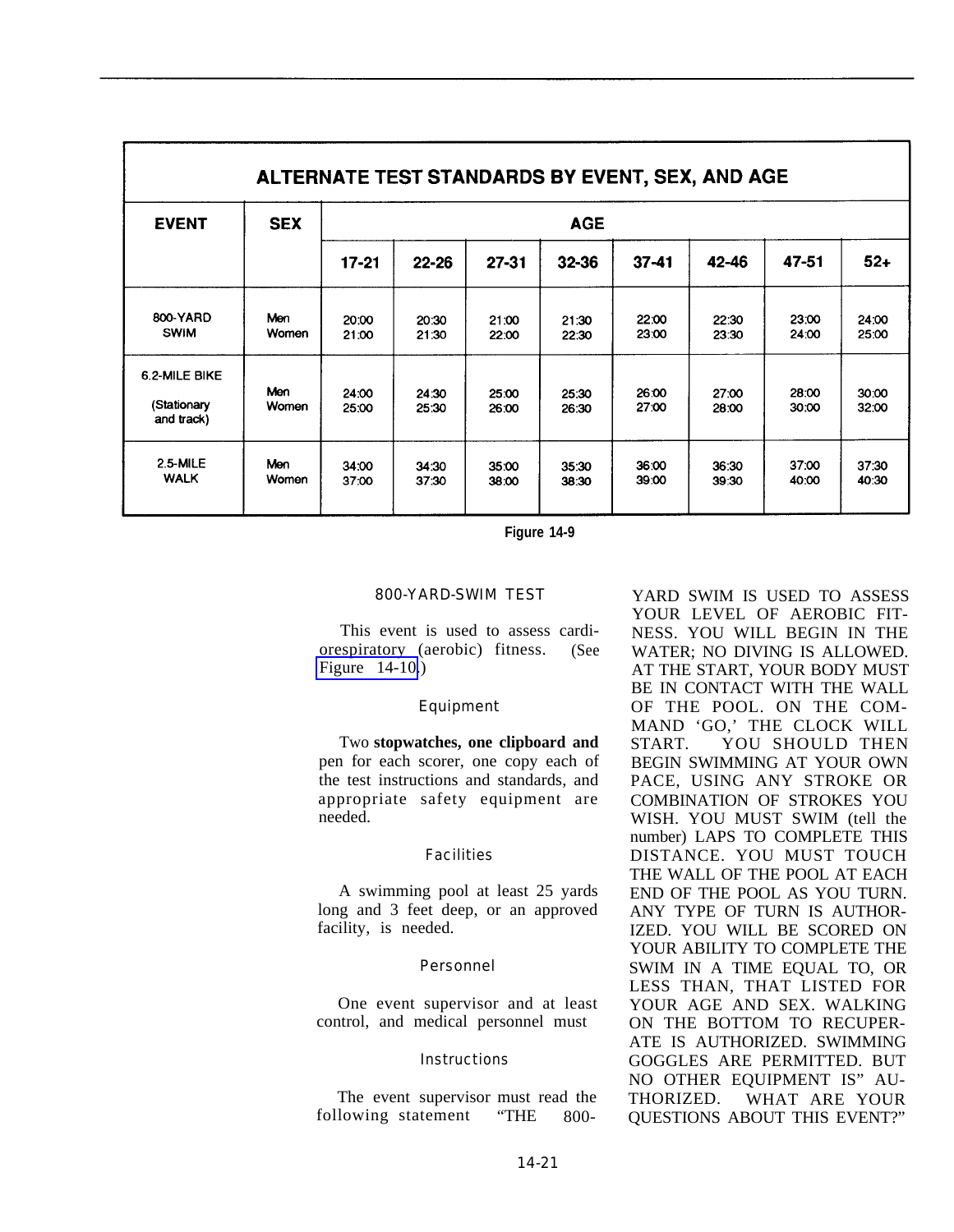<span id="page-21-0"></span>

event supervisor answers only related block on the scorecard and use the questions. He assigns one soldier to each lane and tells the soldiers to enter the water. He gives them a short warm-up period to acclimate to the water temperature and loosen up. Above all, the event supervisor must be alert to the safety of the testees throughout the test.

# Timing Techniques

The event supervisor is the timer. He uses the commands "Get set" and "Go." Two stopwatches are used in case one fails. As the soldiers near the finish, the event supervisor begins calling off the elapsed time in minutes and seconds (for example, "Nineteeneleven, nineteen-twelve, nineteen-thirteen," and so on.) The time is recorded when each soldier touches the end of the pool on the final lap or crosses a line set as the 800-yard mark.

# Scorers' Duties

Scorers must observe the swimmers assigned to them. They must be sure

#### **Figure 14-10**

Administration that each swimmer touches the bulkhead at every turn. The scorers record After reading the instructions, the each soldier's time in the 2-mile-run comment block to identify the time as an 800-yard-swim time. If the pool length is measured in meters, the scorers convert the exact distance to yards. To convert meters to yards, multiply the number of meters by 39.37 and divide the product by 36, that is, (meters x  $39.37$ / $36 =$  yards. For example, 400 meters equals 437.4 yards, that is, (400  $x \frac{39.37}{36} = 437.4$  yards.

# 6.2-MILE STATIONARY-BICYCLE ERGOMETER TEST

This event is used to assess the soldier's cardiorespiratory and legmuscle endurance. (See [Figure 14- 11.](#page-22-0))

#### Equipment

Two stopwatches, one clipboard and pen for each scorer, a copy of the test instructions and standards, and one stationary bicycle ergometer are needed. The ergometers should measure resistance in kiloponds or newtons. The bicycle should be one that can be used for training and testing. Its seat and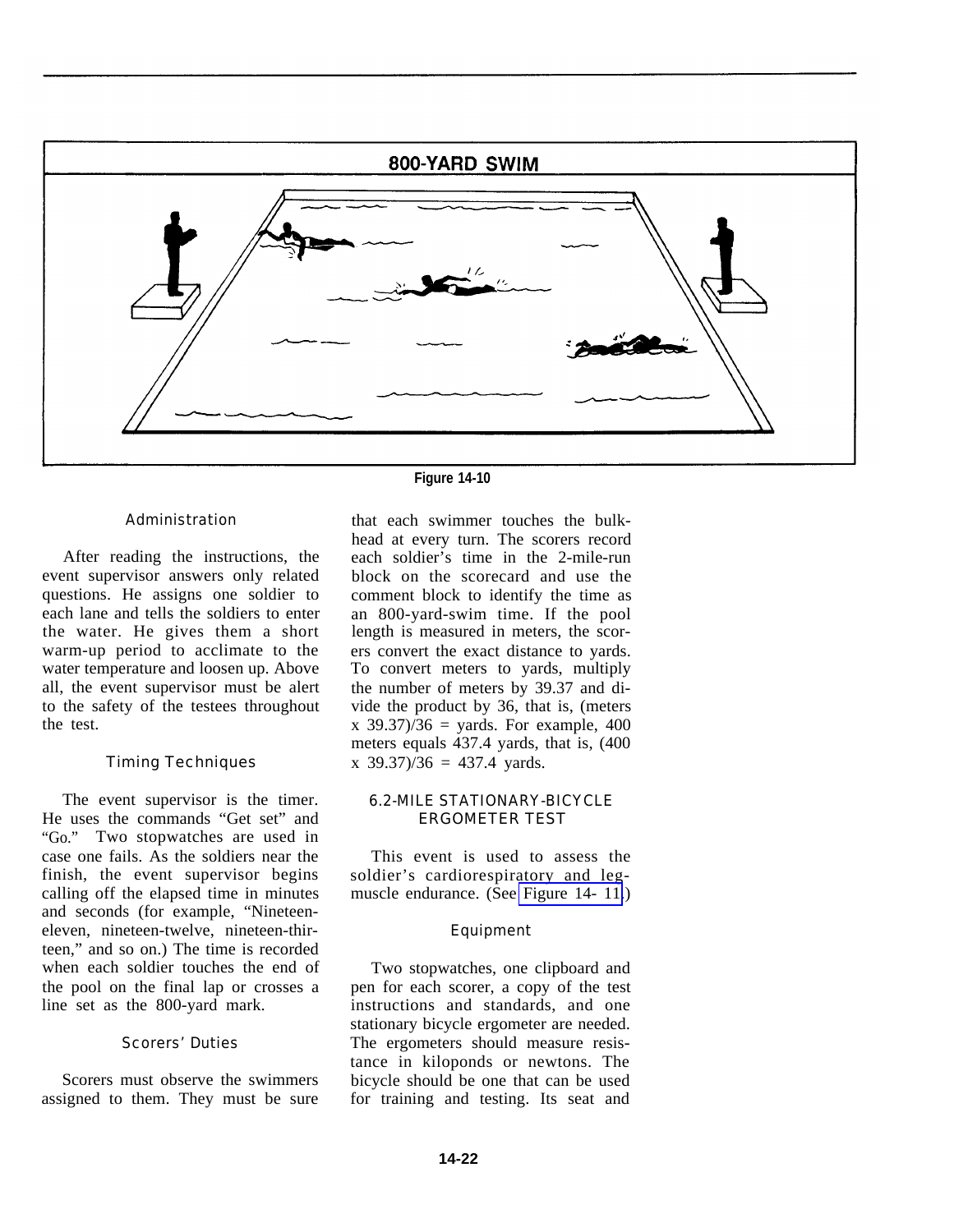<span id="page-22-0"></span>

**Figure 14-11**

handlebars must be adjustable to let the **Instructions** soldier fully extend his legs when pedaling. It should have an adjustable tension setting and an odometer. The resistance is usually set by a tension strap on a weighted pendulum connected to the flywheel. See [Appendix](#page-0-0) [D](#page-0-0) for guidance on using various types of stationary bikes.

# **Facilities**

The test site can be any place where there is an approved bicycle ergometer. This could be the post's fitness facility or the hospital's therapy clinic. Each test station must be two yards wide and four yards deep.

# Personnel

One event supervisor and at least one scorer for every three soldiers to be tested are required. Appropriate safety, control, and medical personnel should also be present.

The event supervisor must read the following: "THE 6.2-MILE STA-TIONARY-BICYCLE ERGOMETER EVENT TESTS YOUR CARDI-ORESPIRATORY FITNESS AND LEG MUSCLE ENDURANCE. THE ERGOMETER'S RESISTANCE MUST BE SET AT TWO KILOPOUNDS (20 NEWTONS). ON THE COMMAND 'GO,' THE CLOCK WILL START, AND YOU WILL BEGIN PEDAL-ING AT YOUR OWN PACE WHILE MAINTAINING THE RESISTANCE INDICATOR AT TWO POUNDS. YOU WILL BE SCORED ON YOUR ABILITY TO COMPLETE 6.2 MILES (10 KILOMETERS), AS SHOWN ON THE ODOMETER, IN A TIME EQUAL TO OR LESS THAN THAT LISTED FOR YOUR AGE AND SEX. WHAT ARE YOUR QUESTIONS ABOUT THIS EVENT?"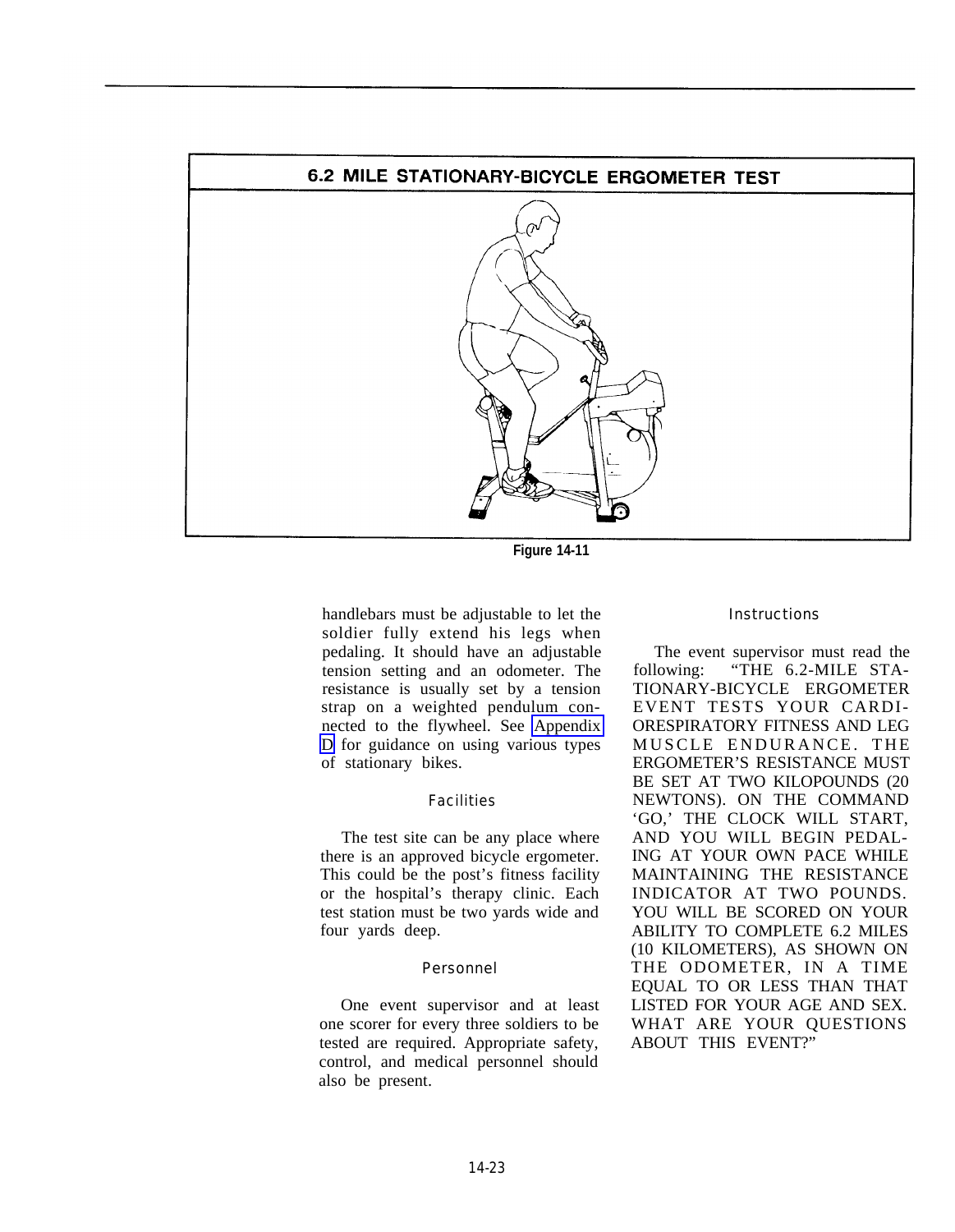# Administration

After reading the instructions, the event supervisor answers any related questions. Each soldier is given a short warm-up period and allowed to adjust the seat and handlebar height.

# Timing Techniques

The event supervisor is the timer. He uses the commands "Get set" and "Go." Two stopwatches are used in case one fails. As the soldiers pedal the last two-tenths of the test distance, the event supervisor should start calling off the time in minutes and seconds (for example, "Twenty-thirty-one, twenty -thirty -two, twenty-thirtythree," and so on). He calls the time remaining every 30 seconds for the last two minutes of the allowable time and every second during the last ten seconds.

### Scorers' Duties

Scorers must ensure that the bicycle ergometer is functioning properly. They must then make sure that the bicycle ergometers' tension settings have been calibrated and are accurate and that the resistance of the ergometers has been set at two kiloponds (20 newtons). The scorers must observe the soldiers throughout the event. From time to time the scorer may need to make small adjustments to the resistance control to ensure that a continuous resistance of exactly 2 kiloponds (20 newtons) is maintained throughout the test. At the end of the test, they record each soldier's time on the scorecard in the 2-mile-run block, initial the appropriate block, and note in the comment block that the time is for a 6.2-mile stationary-bicycle ergometer test.

# **6.2-MILE BICYCLE TEST**

This event is used to assess the soldier's cardiorespiratory and legmuscle endurance.

# Equipment

Two stopwatches, one clipboard and pen for each scorer, a copy of the test instructions and standards, and numbers are needed. Although one-speed bicycles are preferred for this event, multispeed bicycles may be used. If a multispeed bicycle is used, measures must be taken to ensure that only one gear is used throughout the test. (This can usually be done by taping the gear shifters at the setting preferred by the testee.)

# Facilities

A relatively flat course with a uniform surface and no obstacles must be used. It must also be clearly marked. Soldiers should not be tested on a quarter-mile track, and they should never be out of the scorers' sight. The course should be completely free of runners and walkers.

### Personnel

One event supervisor and at least one scorer for every 10 soldiers are required. Safety, control, and medical personnel should also be present as appropriate.

### instructions

The event supervisor must read the following: "THE 6.2-MILE BICYCLE TEST IS USED TO ASSESS YOUR CARDIORESPIRATORY FITNESS AND LEG MUSCLES' ENDURANCE. YOU MUST COMPLETE THE 6.2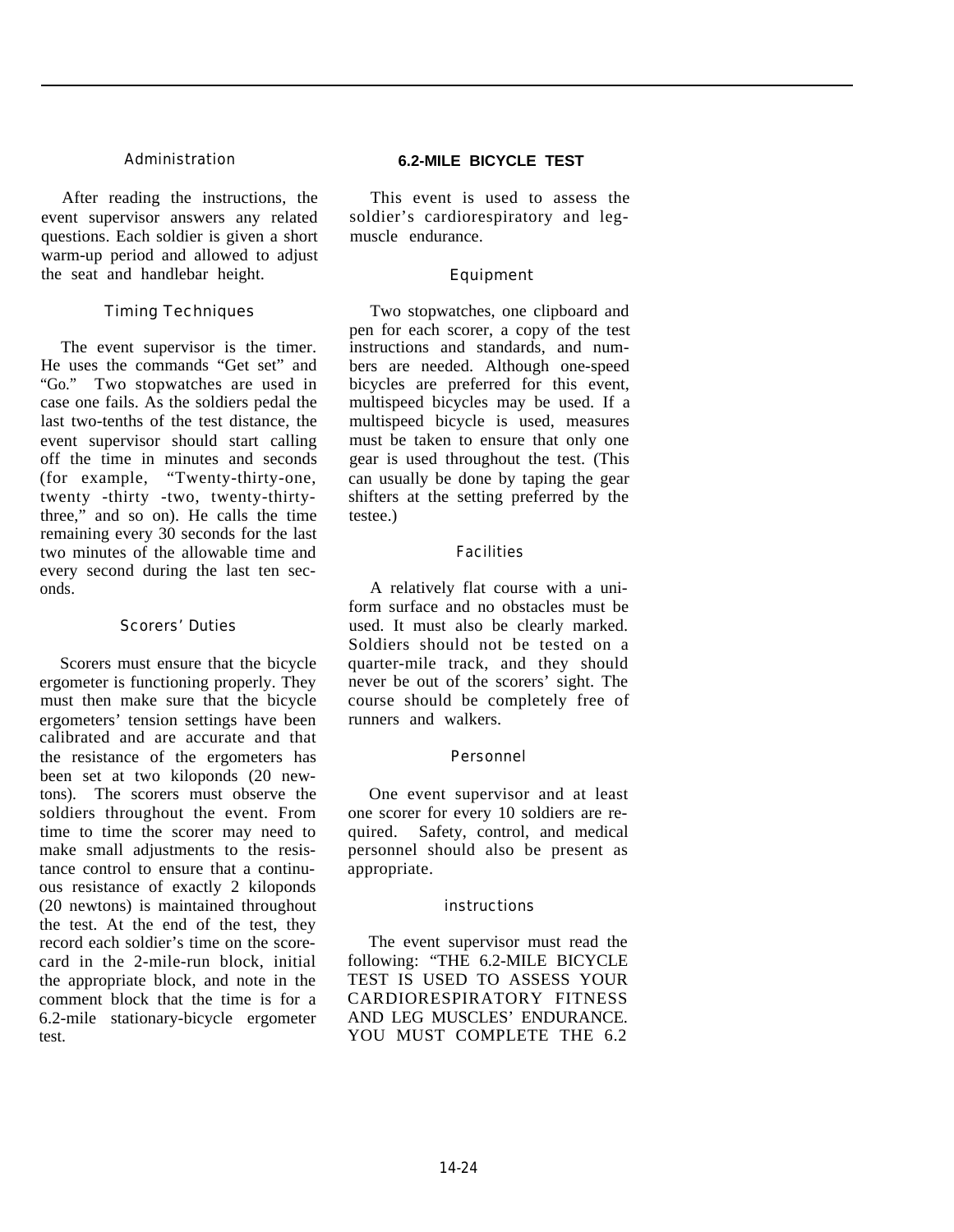MILES WITHOUT ANY PHYSICAL HELP FROM OTHERS. YOU MUST KEEP YOUR BICYCLE IN ONE GEAR OF YOUR CHOOSING FOR THE ENTIRE TEST. CHANGING GEARS IS NOT PERMITTED AND WILL RESULT IN DISQUALIFICA-TION. TO BEGIN, YOU WILL LINE UP BEHIND THE STARTING LINE. ON THE COMMAND 'GO,' THE CLOCK WILL START, AND YOU WILL BEGIN PEDALING AT YOUR OWN PACE. TO COMPLETE THE REQUIRED DISTANCE OF 6.2 MILES, YOU MUST COMPLETE (describe the number of laps, start and finish points, and course layout). YOU WILL BE SCORED ON YOUR ABIL-ITY TO COMPLETE THE DISTANCE-OF 6.2 MILES ( 10 KILOMETERS) IN A TIME EQUAL TO OR LESS THAN THAT LISTED FOR YOUR AGE AND SEX. IF YOU LEAVE THE DESIGNATED COURSE FOR ANY

REASON, YOU WILL BE DISQUALI-FIED. WHAT ARE YOUR QUES-TIONS ABOUT THIS EVENT?"

#### Administration

After reading the instructions, the event supervisor answers any related questions. He then organizes the soldiers into groups of no more than ten and assigns each group to a scorer. Scorers assign numbers to the soldiers in their groups and record each soldier's number on the appropriate scorecard.

# Timing Techniques

The event supervisor is the timer. He uses the commands "Get set" and "Go." Two stopwatches are used in case one fails. As soldiers near the end of the 6.2-mile ride, the event supervisor starts calling off the time in

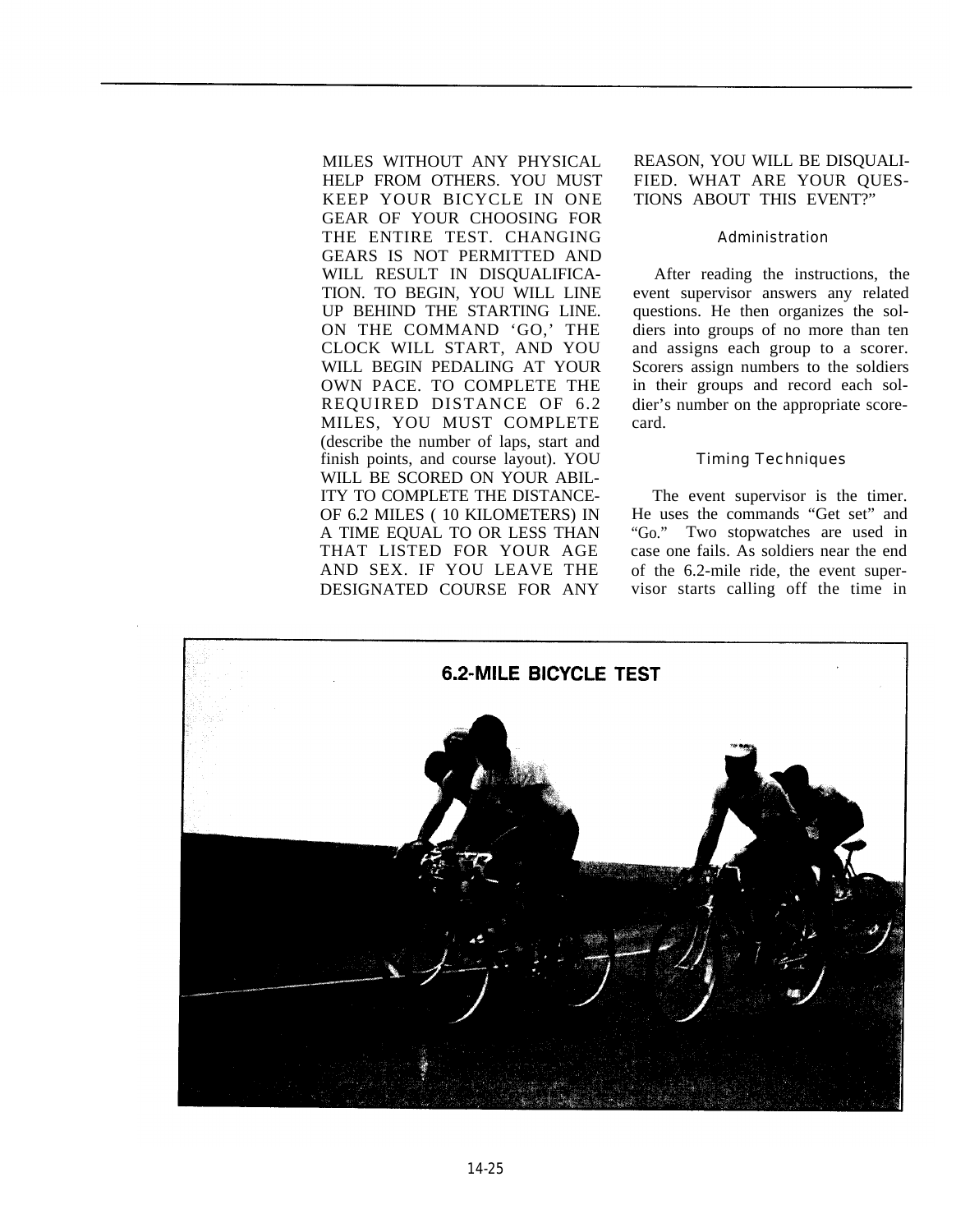

minutes and seconds (for example, "Thirty-twenty-one, thirty- twentytwo, thirty -twenty-three," and so on).

# Scorers' Duties

When the event is over, scorers record each soldier's time in the 2 mile-run block. They initial the appropriate block and note in the comment block that the time is for a 6.2-mile-bicycle test and whether or not the testee met the required standards for his age and sex.

# 2.5-MILE WALK

This event serves to assess cardiorespiratory and leg-muscle endurance.

# Equipment

Two stopwatches, one clipboard and pen for each scorer, numbers, and copies of the test instructions and standards are needed.

# Facilities

This event uses the same course as the 2-mile run.

# Personnel

One event supervisor and at least one scorer for every three soldiers to be tested are required. Appropriate safety, control, and medical personnel should be present.